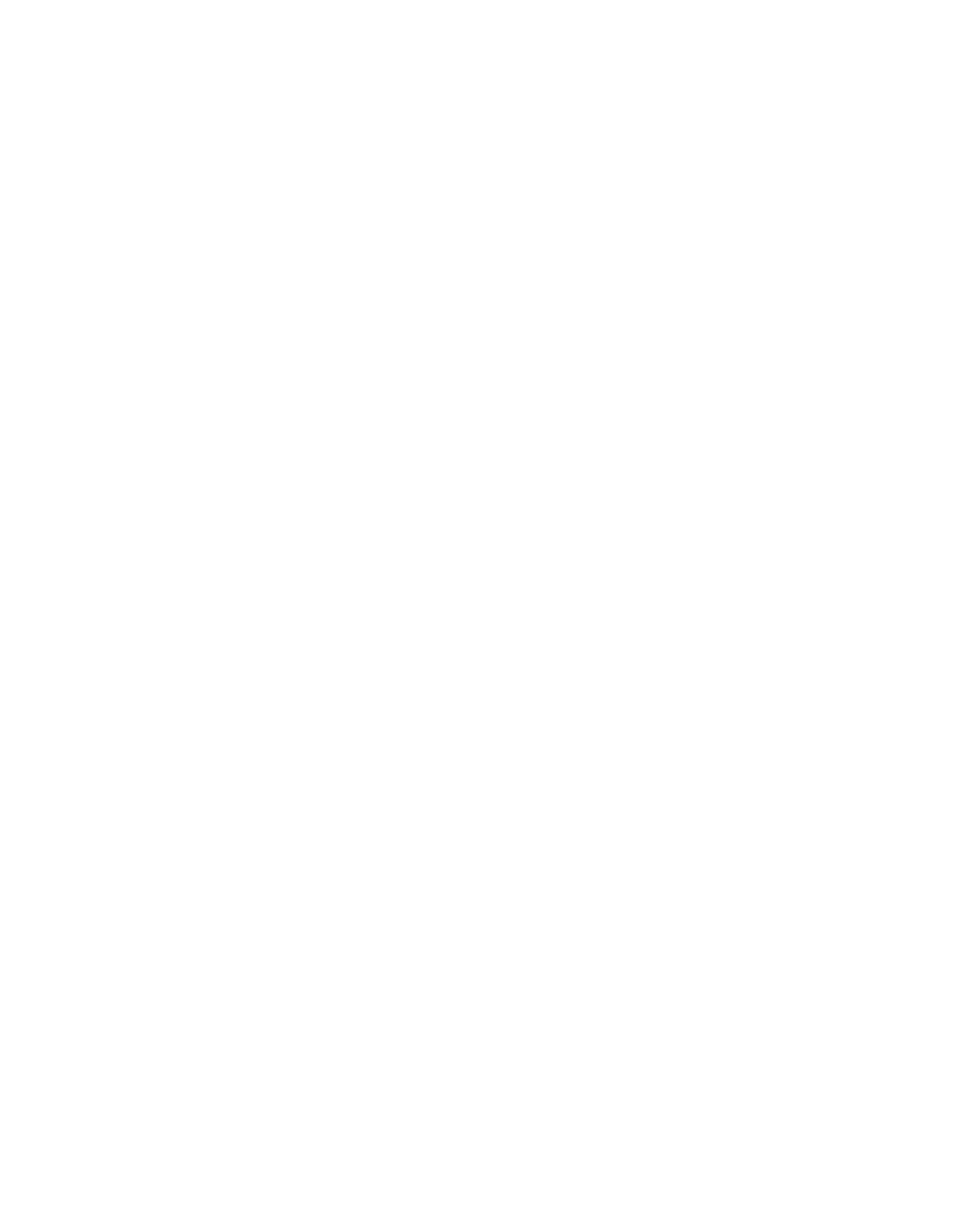

| Send to: Group Long Term Disability Claims, P.O. Box 26025, Lehigh Valley, PA 18002-6025<br>For Customer Service: (800) 538-4583<br>Fax: (610) 807-8221<br>Secure E-mail: www.GuardianAnytime.com, click Secure Channel, select Group_LTD_Claims@glic.com                                                             |                                                                                                                        |              |                |        |               |             |                                  |
|-----------------------------------------------------------------------------------------------------------------------------------------------------------------------------------------------------------------------------------------------------------------------------------------------------------------------|------------------------------------------------------------------------------------------------------------------------|--------------|----------------|--------|---------------|-------------|----------------------------------|
| <b>SECTION 1 - CLAIMANT STATEMENT</b>                                                                                                                                                                                                                                                                                 |                                                                                                                        |              |                |        |               |             |                                  |
| To be completed by the Employee/Member (Be sure to answer ALL questions - Failure to do so may delay your claim review)                                                                                                                                                                                               |                                                                                                                        |              |                |        |               |             |                                  |
| <b>INFORMATION ABOUT YOU</b>                                                                                                                                                                                                                                                                                          |                                                                                                                        |              |                |        |               |             |                                  |
| <b>First Name</b>                                                                                                                                                                                                                                                                                                     | Middle Initial                                                                                                         |              | Last Name      |        |               |             | Social Security Number           |
| Address of Residence                                                                                                                                                                                                                                                                                                  |                                                                                                                        |              | City           |        | State         |             | Zip                              |
| Telephone #                                                                                                                                                                                                                                                                                                           | Cell # or alternate $#$                                                                                                |              | E-mail Address |        |               |             |                                  |
| Your employer: ________________________________Group Policy #: _________________                                                                                                                                                                                                                                      | □ Widowed<br>□ Male<br>$\Box$ Single<br>$\Box$ Female<br>$\Box$ Married<br>$\Box$ Divorced<br>$\Box$ Other legal union |              |                |        |               |             |                                  |
|                                                                                                                                                                                                                                                                                                                       |                                                                                                                        |              |                |        | Occupation: _ |             |                                  |
| Please indicate the extent of your formal education (circle one). This information is needed to evaluate return to work potential.<br>Diploma: $\Box$ Yes $\Box$ No<br>Schooling Completed: 1 2 3 4 5 6 7 8 9 10 11 12<br>GED: $\Box$ Yes $\Box$ No<br>College:<br>Doctorate: $\Box$ Yes $\Box$ No<br>Fields of Study |                                                                                                                        |              |                |        |               |             |                                  |
| Briefly describe your past work experience for the last 20 years or attach resume. (Begin with your most recent job.)                                                                                                                                                                                                 |                                                                                                                        |              |                |        |               |             |                                  |
| Job Title                                                                                                                                                                                                                                                                                                             |                                                                                                                        |              |                | Duties |               |             | # of Years Worked                |
| (a)                                                                                                                                                                                                                                                                                                                   |                                                                                                                        |              |                |        |               |             |                                  |
| (b)                                                                                                                                                                                                                                                                                                                   |                                                                                                                        |              |                |        |               |             |                                  |
| (c)                                                                                                                                                                                                                                                                                                                   |                                                                                                                        |              |                |        |               |             |                                  |
| (d)                                                                                                                                                                                                                                                                                                                   |                                                                                                                        |              |                |        |               |             |                                  |
| Spouse's First Name                                                                                                                                                                                                                                                                                                   |                                                                                                                        | Last Name    |                |        |               |             | Date of Birth (Month, Day, Year) |
| Do you authorize us to speak with someone other than yourself regarding your claim? $\Box$ Yes $\Box$ No If yes, advise of name, relationship and<br>telephone # below:                                                                                                                                               |                                                                                                                        |              |                |        |               |             |                                  |
| Name                                                                                                                                                                                                                                                                                                                  |                                                                                                                        | Relationship |                |        |               | Telephone # |                                  |
| Do you have any dependent children? $\Box$ Yes $\Box$ No If yes, name and birth date of each child                                                                                                                                                                                                                    |                                                                                                                        |              |                |        |               |             |                                  |
| Do you have an appointed Durable Power of Attorney to handle your financial affairs? $\Box$ Yes $\Box$ No If yes, please attach a copy.                                                                                                                                                                               |                                                                                                                        |              |                |        |               |             |                                  |
| <b>INFORMATION ABOUT YOUR CLAIMED DISABILITY</b>                                                                                                                                                                                                                                                                      |                                                                                                                        |              |                |        |               |             |                                  |
| work that day?                                                                                                                                                                                                                                                                                                        |                                                                                                                        |              |                |        |               |             |                                  |
| Since that date, have you done any work? □ Yes □ No If yes, indicate dates worked, name of employer, and amount earned                                                                                                                                                                                                |                                                                                                                        |              |                |        |               |             |                                  |
| Before you stopped working, did your condition require you to change your job, or the way you did your job? □ Yes □ No If yes, please explain:                                                                                                                                                                        |                                                                                                                        |              |                |        |               |             |                                  |
| What job duties are you unable to perform due to your condition and why?                                                                                                                                                                                                                                              |                                                                                                                        |              |                |        |               |             |                                  |
| If you have not returned to work, do you expect to? □ Yes □ No □ Unknown<br>Full time<br>If yes, Part time (date) _<br>Would you be interested in vocational rehabilitation services to assist with your return to work? $\Box$ Yes $\Box$ No<br>(date)                                                               |                                                                                                                        |              |                |        |               |             |                                  |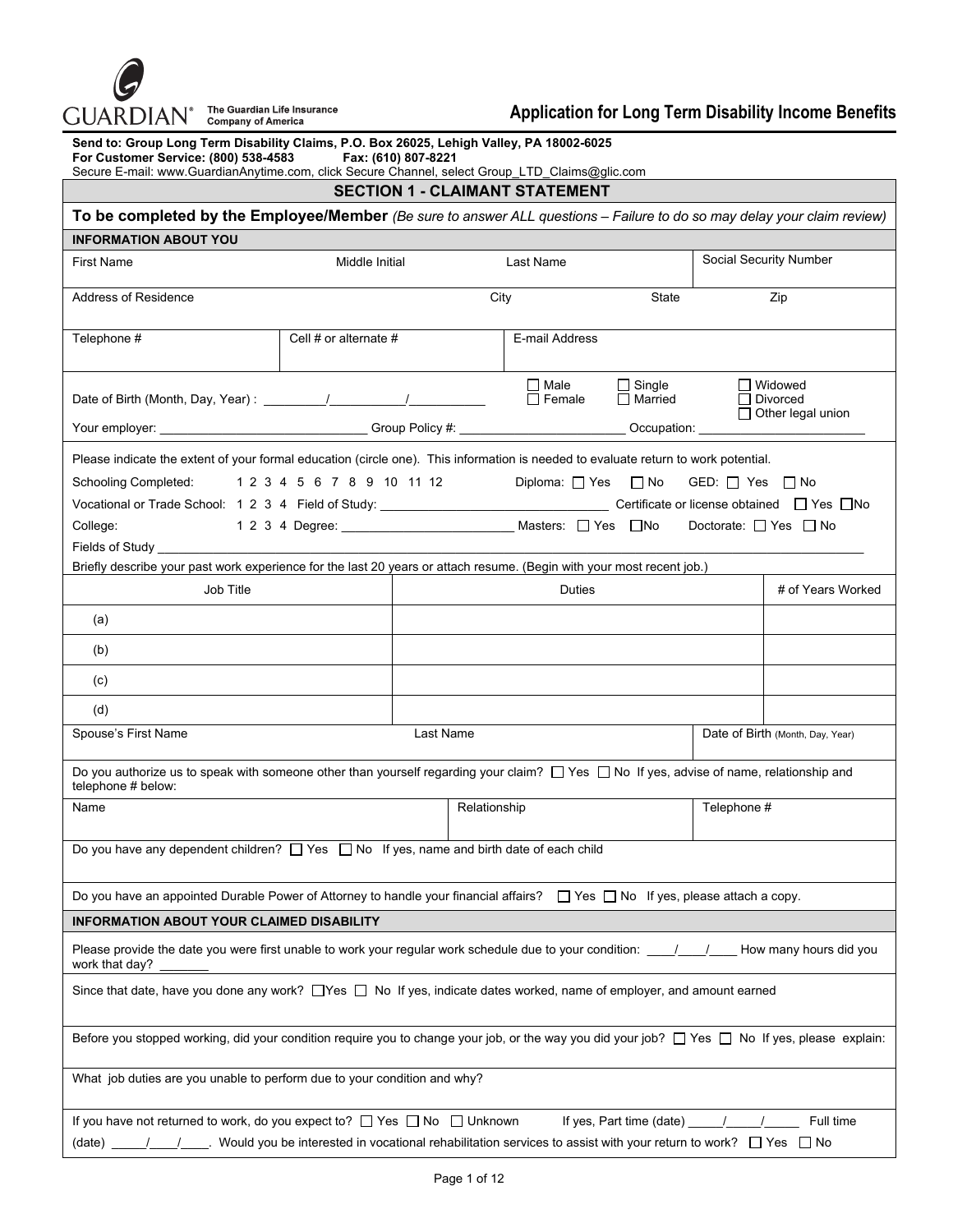| What is or are your disabling condition(s)?                                                                                                                                                    |                                                                                                                                                      |             |                                                                                                                                             |  |  |  |
|------------------------------------------------------------------------------------------------------------------------------------------------------------------------------------------------|------------------------------------------------------------------------------------------------------------------------------------------------------|-------------|---------------------------------------------------------------------------------------------------------------------------------------------|--|--|--|
| What were your first symptoms?                                                                                                                                                                 |                                                                                                                                                      |             |                                                                                                                                             |  |  |  |
| Have you had this condition before? $\Box$ Yes $\Box$ No<br>If yes, when?                                                                                                                      |                                                                                                                                                      |             |                                                                                                                                             |  |  |  |
| each activity:                                                                                                                                                                                 | Next to each Activity of Daily Living (ADL) listed below, please place the number that most accurately reflects your ability or inability to perform |             |                                                                                                                                             |  |  |  |
| $1 = 1$ can perform this activity independently;<br>$2 = 1$ can perform this activity with the use of equipment or adaptive devices;<br>$3 = 1$ cannot perform this activity.                  |                                                                                                                                                      |             |                                                                                                                                             |  |  |  |
| Bathe (tub, shower, or sponge)                                                                                                                                                                 | Transfer from bed to chair                                                                                                                           |             |                                                                                                                                             |  |  |  |
| Dress yourself<br>Use the toilet                                                                                                                                                               | Feed yourself with food that has been prepared and made available to you                                                                             |             | Voluntary bladder and bowel control or ability to maintain a reasonable level of personal hygiene                                           |  |  |  |
| or medication management? $\Box$ Yes $\Box$ No If yes, describe:                                                                                                                               |                                                                                                                                                      |             | Have you suffered a severe cognitive impairment that renders you unable to perform common tasks, such as using the phone, money management, |  |  |  |
|                                                                                                                                                                                                |                                                                                                                                                      |             |                                                                                                                                             |  |  |  |
| Name of Physician                                                                                                                                                                              |                                                                                                                                                      |             | Physician's Telephone #                                                                                                                     |  |  |  |
| Is your condition related to your employment? $\Box$ Yes $\Box$ No If yes, please explain:                                                                                                     |                                                                                                                                                      |             |                                                                                                                                             |  |  |  |
| Have you filed, or do you intend to file a Workers' Compensation Claim? $\Box$ Yes $\Box$ No If yes, attach a copy of the award or denial.                                                     |                                                                                                                                                      |             |                                                                                                                                             |  |  |  |
| If your disability was caused by an accident, answer the following questions:                                                                                                                  |                                                                                                                                                      |             |                                                                                                                                             |  |  |  |
| When, where and how did the accident occur?                                                                                                                                                    |                                                                                                                                                      |             |                                                                                                                                             |  |  |  |
| If a police report was filed, attach a copy of the report. Do you intend to file suit regarding this accident? $\Box$ Yes $\Box$ No If yes, provide attorney<br>name, address and telephone #: |                                                                                                                                                      |             |                                                                                                                                             |  |  |  |
| <b>INFORMATION ABOUT YOUR CARE AND TREATMENT</b>                                                                                                                                               |                                                                                                                                                      |             |                                                                                                                                             |  |  |  |
| Family Physician Name                                                                                                                                                                          |                                                                                                                                                      | Specialty   |                                                                                                                                             |  |  |  |
| Address                                                                                                                                                                                        |                                                                                                                                                      | City        | State<br>Zip                                                                                                                                |  |  |  |
| Telephone #                                                                                                                                                                                    | Fax #                                                                                                                                                |             | Dates Seen:                                                                                                                                 |  |  |  |
| List all other physicians, pharmacy, and hospitals you have seen for your condition (attach separate sheet, if needed)                                                                         |                                                                                                                                                      |             |                                                                                                                                             |  |  |  |
| Physician Name                                                                                                                                                                                 |                                                                                                                                                      | Specialty   |                                                                                                                                             |  |  |  |
| Address                                                                                                                                                                                        |                                                                                                                                                      | City        | Zip<br>State                                                                                                                                |  |  |  |
| Telephone #                                                                                                                                                                                    | Fax#                                                                                                                                                 |             | Dates Seen:<br>$\mathsf{to}$                                                                                                                |  |  |  |
| Specialty<br>Physician name                                                                                                                                                                    |                                                                                                                                                      |             |                                                                                                                                             |  |  |  |
| Address<br>City                                                                                                                                                                                |                                                                                                                                                      |             | State<br>Zip                                                                                                                                |  |  |  |
| Telephone #                                                                                                                                                                                    | Fax#                                                                                                                                                 |             | Dates Seen:<br>to $\overline{\phantom{a}}$                                                                                                  |  |  |  |
| Pharmacy Name                                                                                                                                                                                  |                                                                                                                                                      | Telephone # | Fax #                                                                                                                                       |  |  |  |
| Address                                                                                                                                                                                        |                                                                                                                                                      | City        | State<br>Zip                                                                                                                                |  |  |  |
| <b>Hospital Name</b>                                                                                                                                                                           |                                                                                                                                                      |             | Dates of Hospitalization:<br>to $\overline{\phantom{0}}$                                                                                    |  |  |  |
| Address                                                                                                                                                                                        |                                                                                                                                                      | City        | State<br>Zip                                                                                                                                |  |  |  |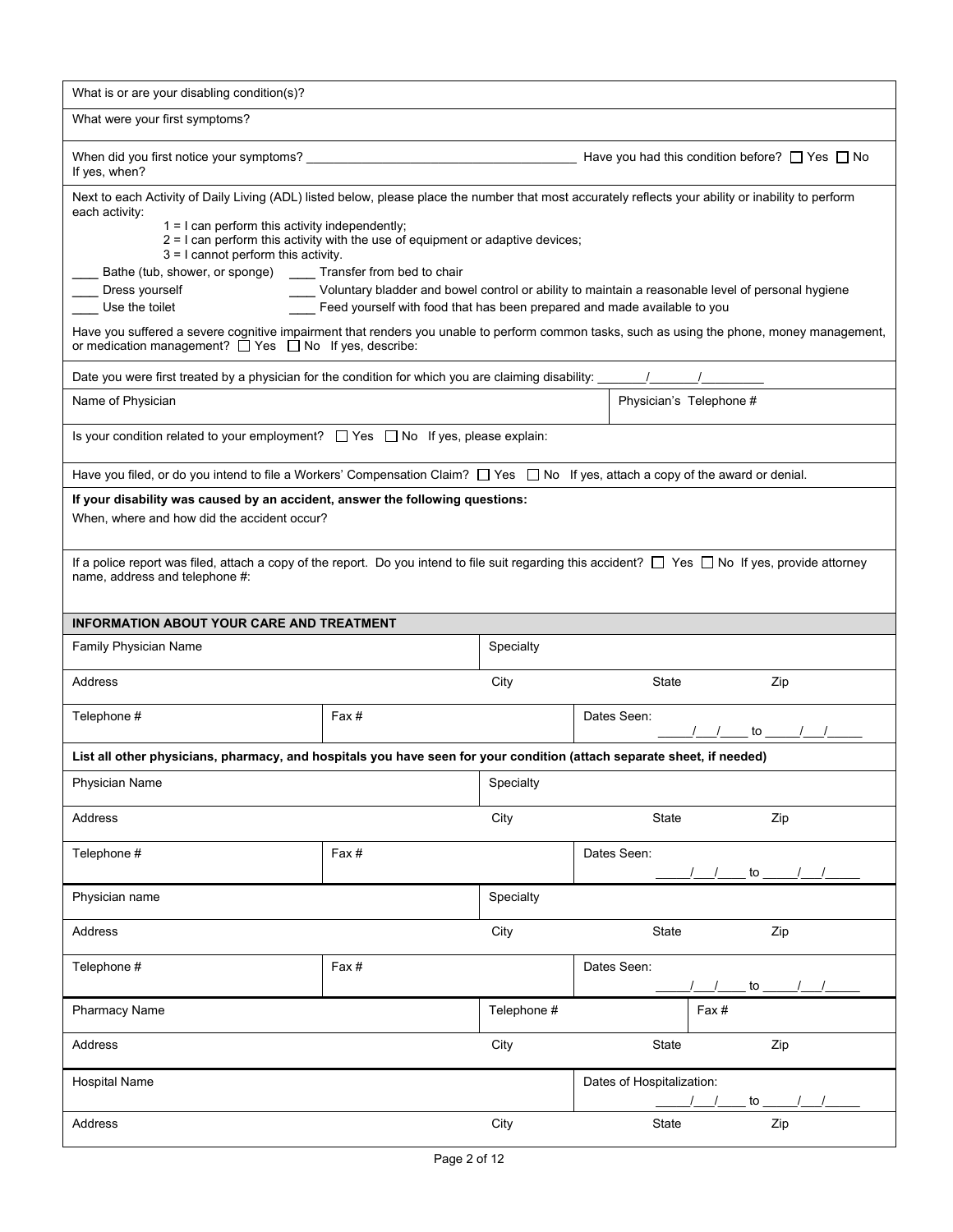#### **OTHER INCOME/BENEFITS**

**Complete the sections below for any other income/benefits you have received/are receiving, or are eligible to receive during your disability. Please attach a copy of the award letter.** 

| Source of income                     | Amount(week/month)                      | Date claim was filed                                                                                                                                                                                                                 | Date payments began                                                                                                                                                                                                                  | Date payments ended |
|--------------------------------------|-----------------------------------------|--------------------------------------------------------------------------------------------------------------------------------------------------------------------------------------------------------------------------------------|--------------------------------------------------------------------------------------------------------------------------------------------------------------------------------------------------------------------------------------|---------------------|
| Sick pay or salary continuation      | $\frac{1}{2}$                           | N/A                                                                                                                                                                                                                                  |                                                                                                                                                                                                                                      |                     |
| Earnings from work while<br>disabled | $\frac{1}{2}$                           | N/A                                                                                                                                                                                                                                  |                                                                                                                                                                                                                                      |                     |
| <b>State Disability</b>              | $\frac{1}{2}$                           |                                                                                                                                                                                                                                      |                                                                                                                                                                                                                                      |                     |
| <b>Short Term Disability</b>         | $\frac{1}{2}$                           |                                                                                                                                                                                                                                      |                                                                                                                                                                                                                                      |                     |
| Workers' Compensation                | $\frac{1}{2}$                           | <u> The Common State of the Common State of the Common State of the Common State of the Common State of the Common State of the Common State of the Common State of the Common State of the Common State of the Common State of </u> |                                                                                                                                                                                                                                      |                     |
| No-Fault Insurance                   | $\frac{1}{2}$                           | <u> 2000 - John Stein, Amerikaansk politiker (</u>                                                                                                                                                                                   |                                                                                                                                                                                                                                      |                     |
| Social Security Disability           | $\frac{1}{2}$                           | <u> 1989 - John Harry Harry Harry Harry Harry Harry Harry Harry Harry Harry Harry Harry Harry Harry Harry Harry Harry Harry Harry Harry Harry Harry Harry Harry Harry Harry Harry Harry Harry Harry Harry Harry Harry Harry Harr</u> |                                                                                                                                                                                                                                      |                     |
| Social Security Retirement           | $\frac{1}{2}$                           | <u> 1989 - Johann John Barn, markin amerikan bestema (</u>                                                                                                                                                                           | <u>The contract of the contract of the contract of the contract of the contract of the contract of the contract of the contract of the contract of the contract of the contract of the contract of the contract of the contract </u> |                     |
| Pension/Disability                   | $\frac{1}{2}$                           | <u> 1989 - Johann John Harry Harry Harry Harry Harry Harry Harry Harry Harry Harry Harry Harry Harry Harry Harry Harry Harry Harry Harry Harry Harry Harry Harry Harry Harry Harry Harry Harry Harry Harry Harry Harry Harry Har</u> |                                                                                                                                                                                                                                      |                     |
| Pension/Retirement                   | $\frac{1}{2}$                           |                                                                                                                                                                                                                                      | <u> 2000 - John Stone, Amerikaansk politiker (</u>                                                                                                                                                                                   |                     |
| Unemployment                         | \$<br>the control of the control of the |                                                                                                                                                                                                                                      |                                                                                                                                                                                                                                      |                     |
|                                      |                                         |                                                                                                                                                                                                                                      |                                                                                                                                                                                                                                      |                     |

**Please contact us immediately if any of the above sources of income changes.** 

#### **INFORMATION ABOUT TAX WITHHOLDING**

Federal law requires us to withhold income tax from your check **only if you request us to do so.** We are also required to send a report to your employer at the end of each calendar year showing your name, total amount of benefits paid to you, total amount withheld, if any, and your social security number. If you want us to withhold tax, please indicate on the line below the whole dollar amount or percentage to be withheld per month. (Minimum of \$20.00)

\$\_\_\_\_\_\_\_\_\_\_\_\_\_\_\_\_.00 or \_\_\_\_\_\_\_\_\_\_\_\_\_\_\_%

#### **FRAUD NOTICE**

Any person who knowingly and with intent to defraud any insurance company or other person files an application for insurance or statements of claim containing any materially, false information, or conceals for purpose of misleading information concerning any fact material thereto, commits a fraudulent insurance act, which is a crime, and may also be subject to civil penalties, or denial of insurance benefits.

**The laws of New York require the following statement appear:** Any person who knowingly and with intent to defraud any insurance company or other person files an application for insurance or statement of claim containing any materially false information, or conceals for the purpose of misleading, information concerning any fact material thereto, commits a fraudulent insurance act, which is a crime, and shall also be subject to a civil penalty not to exceed five thousand dollars and the stated value of the claim for each such violation.

\_\_\_\_\_\_\_\_\_\_\_\_\_\_\_\_\_\_\_\_\_\_\_\_\_\_\_\_\_\_\_\_\_\_\_\_\_\_\_\_\_\_\_\_\_\_\_\_\_\_\_\_\_\_\_\_\_\_\_\_\_\_\_\_\_\_\_\_\_\_\_\_\_\_\_\_\_\_\_\_\_\_\_\_\_\_\_\_ Date \_\_\_\_ / \_\_\_\_ / \_\_\_\_\_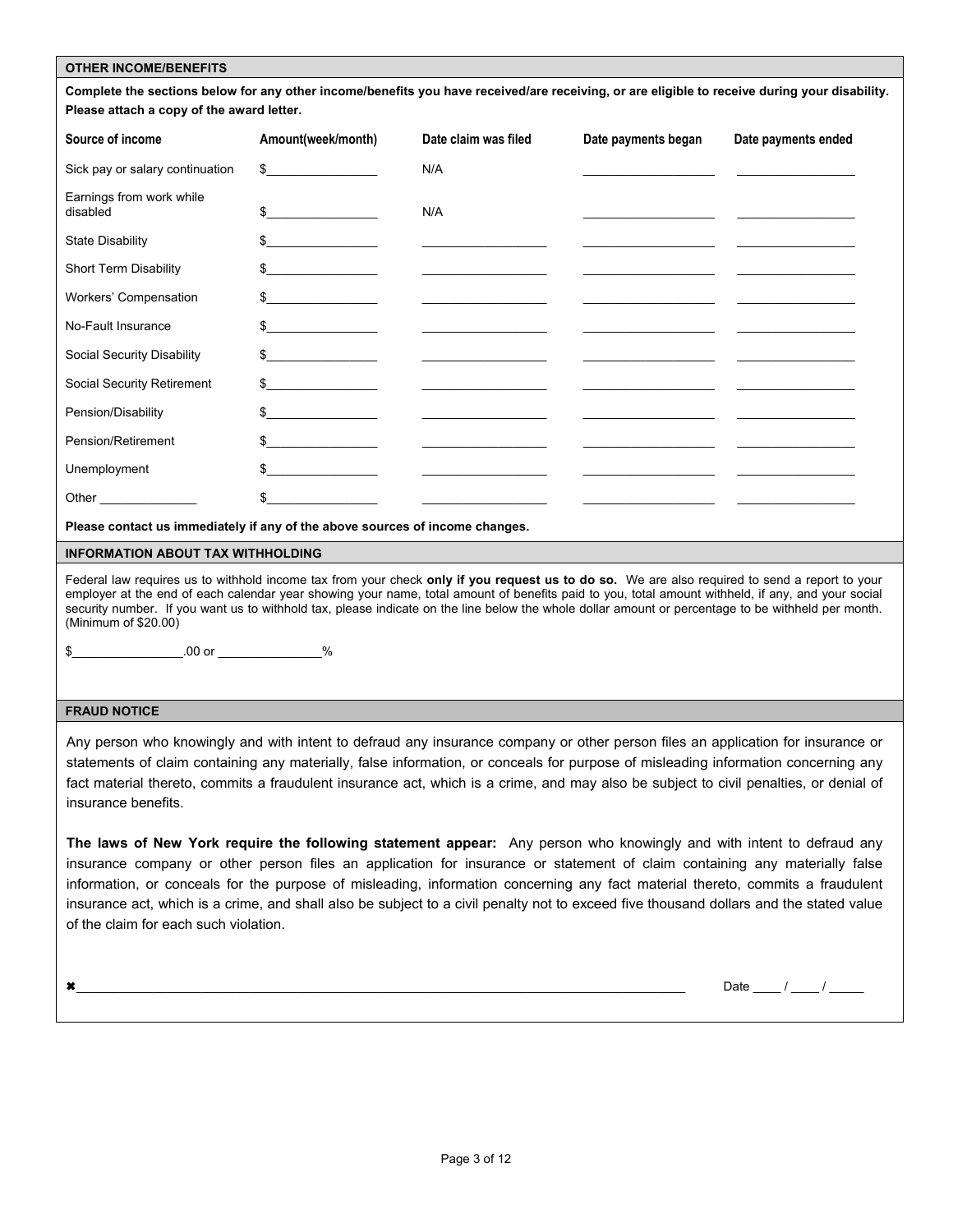# **Fraud Warning Statements**

**The laws of several states require the following statements to appear on the enrollment form.** 

**Alabama:** Any person who knowingly presents a false or fraudulent claim for payment of a loss or benefit or who knowingly presents false information in an application for insurance is guilty of a crime and may be subject to restitution fines or confinement in prison, or any combination thereof.

**Arizona:** For your protection Arizona law requires the following statement to appear on this form. Any person who knowingly presents a false or fraudulent claim for payment of a loss is subject to criminal and civil penalties.

**California:** For your protection California law requires the following to appear on this form: Any person who knowingly presents false or fraudulent claim for the payment of a loss is guilty of a crime and may be subject to fines and confinement in state prison.

**Colorado:** It is unlawful to knowingly provide false, incomplete, or misleading facts or information to an insurance company for the purpose of defrauding or attempting to defraud the company. Penalties may include imprisonment, fines, denial of insurance and civil damages. Any insurance company or agent of an insurance company who knowingly provides false, incomplete, or misleading facts or information to a policyholder or claimant for the purpose of defrauding or attempting to defraud the policyholder or claimant with regard to a settlement or award payable from insurance proceeds shall be reported to the Colorado Division of Insurance within the Department of Regulatory Agencies.

**Connecticut, Iowa, Kansas, Nebraska, Oregon, and Vermont:** Any person who knowingly, and with intent to defraud any insurance company or other person, files an application of insurance or statement of claim containing any materially false information or conceals, for the purpose of misleading, information concerning any fact material thereto, may be guilty of a fraudulent insurance act, which may be a crime, and may also be subject to civil penalties.

**Delaware, Indiana and Oklahoma:** WARNING: Any person who knowingly, and with the intent to injure, defraud or deceive any insurer, makes any claim for the proceeds of an insurance policy containing any false, incomplete or misleading information is guilty of a felony.

**District of Columbia:** WARNING: It is a crime to provide false or misleading information to an insurer for the purpose of defrauding the insurer or any other person. Penalties include imprisonment and/or fines. In addition, an insurer may deny insurance benefits, if false information materially related to a claim was provided by the applicant.

**Florida:** Any person who knowingly and with intent to injure, defraud, or deceive any insurer files a statement of claim or an application containing any false, incomplete, or misleading information is guilty of a felony of the third degree.

**Kentucky:** Any person who knowingly and with intent to defraud any insurance company or other person files a statement of claim containing any materially false information or conceals, for the purpose of misleading, information concerning any fact material thereto commits a fraudulent insurance act, which is a crime.

**Louisiana and Texas:** Any person who knowingly presents a false or fraudulent claim for payment of a loss or benefit is guilty of a crime and may be subject to fines and confinements in state prison.

**New Mexico**: Any person who knowingly presents a false or fraudulent claim for payment or a loss or benefit or knowingly presents false information in an application for insurance is guilty of a crime and may be subject to civil fines and criminal penalties or denial of insurance benefits.

**Maine, Tennessee, Virginia and Washington:** It is a crime to knowingly provide false, incomplete or misleading information to an insurance company for the purpose of defrauding the company. Penalties may include imprisonment, fines or a denial of insurance benefit.

**Maryland:** Any person who knowingly or willfully presents a false or fraudulent claim for payment of a loss or benefit or knowingly or willfully presents false information in an application for insurance is guilty of a crime and may be subject to fines and confinement in prison.

**Minnesota:** A person who files a claim with intent to defraud or helps commit a fraud against an insurer is guilty of a crime.

**New Hampshire:** Any person who, with a purpose to injure, defraud or deceive any insurance company, files a statement of claim containing any false, incomplete or misleading information is subject to prosecution and punishment for insurance fraud, as provided in N.H. Rev. Stat. Ann. § 638:20.

**New Jersey:** Any person who knowingly files a statement of claim containing any false or misleading information is subject to criminal and civil penalties.

**Ohio:** Any person who with intent to defraud or knowing that he/she is facilitating a fraud against an insurer, submits an application or files a claim containing a false or deceptive statement is guilty of insurance fraud.

**Pennsylvania:** Any person who knowingly and with intent to defraud any insurance company or other person files an application for insurance or statement of claim containing any materially false information or conceals for the purpose of misleading, information concerning any fact material thereto commits a fraudulent insurance act, which is a crime and subjects such person to criminal and civil penalties.

**Rhode Island:** Any person who knowingly and willfully presents a false or fraudulent claim for payment of a loss or benefit or knowingly and willfully presents false information in an application for insurance is guilty of a crime and may be subject to fines and confinement in prison.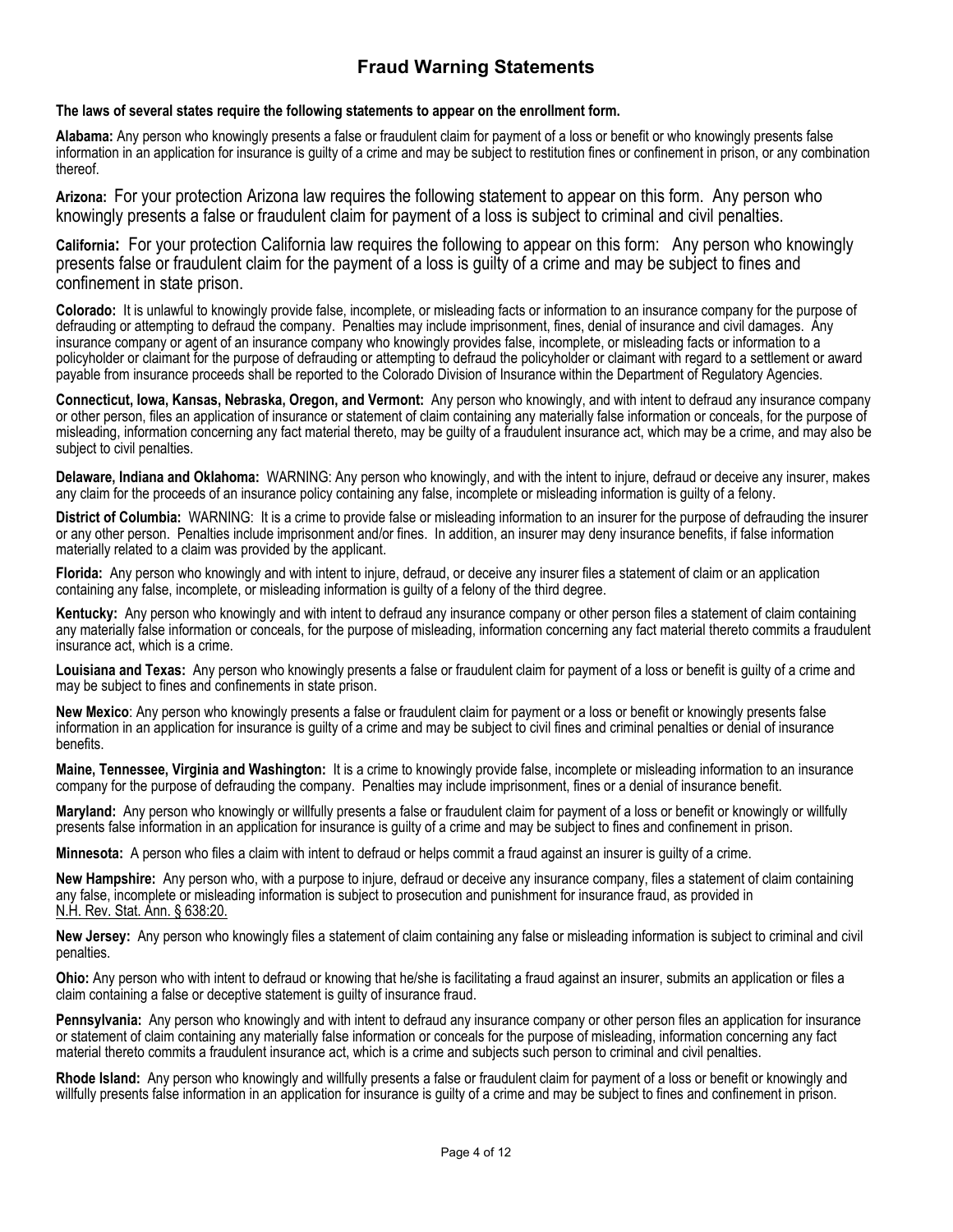**Name of insured ("The Insured")** Policy Number(s)

## **Address of Insured Care Contract Contract Address of Birth**

## **Permission to Obtain and Disclose Information**

**I, the undersigned, AUTHORIZE** any physician, medical or mental health professional, medical practitioner, hospital, clinic, healthcare or other medical or medically related facility, healthcare provider, pharmacy, pharmacy benefit manager, therapist, benefit plan administrator, business associate, insurer or reinsurer, consumer reporting agency subject to the Fair Credit Reporting Act, insurance support organization, insurance agent, employer, financial institution, Governmental Agency including The Social Security Administration, The Veteran's Administration or any other organization or person having any knowledge of The Insured or The Insured's health to give The Guardian Life Insurance Company of America ("Guardian") or its employees and agents, or its authorized representatives, or third parties, any information in its possession about The Insured. This information includes, but is not limited to, medical information as to cause, treatment, diagnoses, prognoses, consultations, examinations, tests or prescriptions with respect to The Insured's physical or mental condition or treatment of The Insured. This may include (but is not limited to) HIV infection, any disorder of the immune system, including acquired immune deficiency syndrome (AIDS), mental illness or use of alcohol or drugs. This information also includes non-medical information concerning The Insured, The Insured's occupation, employment history, driving history, earnings or finances or information otherwise needed to determine policy claim benefits that may be due The Insured.

**I, the undersigned, UNDERSTAND** that this authorization is part of the policy's Proof of Loss requirement and if I revoke or fail to sign this authorization or alter its content in any way, it may affect the handling of The Insured's claim, including the denial of benefits under The Insured's policy. Any information obtained will not be released by Guardian to any person or organization except to: affiliates (including but not limited to Berkshire Life Insurance Company of America); reinsuring companies; other persons (including but not limited to The Insured's attending medical provider), or insurance support organizations performing business or legal services in connection with The Insured's claim or application for insurance, or as may be otherwise lawfully required, or as I may further authorize. Information disclosed pursuant to this authorization is no longer covered by federal privacy rules and may be redisclosed pursuant to this authorization or as otherwise permitted or required by law. In the event that my coverage with Guardian requires me to pursue benefits available from the Social Security Administration, I further authorize Guardian to disclose information contained in my claim file with third parties specializing in social security disability claims.

**I, the undersigned, UNDERSTAND** that I have the right to revoke this authorization in writing at any time by sending a written request for revocation to Guardian at PO Box 26025 Lehigh Valley PA 18002-6025. I understand that a revocation is not effective to the extent that Guardian has already relied on this authorization, or to the extent that the company has a legal right to contest a claim under an insurance policy or to contest the policy itself.

**I, the undersigned, UNDERSTAND some states require that I be informed that:** "Any person who knowingly and with intent to defraud any insurance company or other person files a statement of claim containing any materially false information, or conceals for the purpose of misleading, information concerning any fact material thereto, may be committing a fraudulent insurance act, which is a crime and subject to criminal prosecution, substantial civil penalty and the stated value of the claim for each violation."

**I, the undersigned, AGREE** the information obtained with this authorization may be used by Guardian to determine eligibility for benefits under The Insured's policy. A photocopy of this form is as valid as the original, and I may request one. This form is valid up to 24 months (12 months in Kansas) from the date shown below.

**I, the undersigned, AUTHORIZE** the Social Security Administration to release information or records about \_\_\_\_\_\_\_\_\_\_\_\_\_\_\_\_\_\_\_\_\_\_\_\_\_\_\_\_ (The Insured) to Guardian or its authorized representative or third parties. This information is to be released in order to properly adjudicate The Insured's claim or continue The Insured's eligibility for benefits. Please release detailed earnings for up to the last ten years and/or summary record of total earnings and/or information from master benefit records regarding award, denial or continuing benefits. I declare that all answers, statements and information made or given by me, or at my direction, in connection with this claim are and have been complete and true.

## **Authorizing Signature** \_\_\_\_\_\_\_\_\_\_\_\_\_\_\_\_\_\_\_\_\_\_\_\_\_\_\_\_\_\_\_\_\_\_\_\_\_\_\_\_\_\_\_\_\_\_\_ **Date** \_\_\_\_\_\_\_\_\_\_\_\_\_\_\_\_\_\_\_\_\_\_

**Relationship or authority, if other than The Insured** \_\_\_\_\_\_\_\_\_\_\_\_\_\_\_\_\_\_\_\_\_\_\_\_\_\_\_\_\_\_\_\_\_\_\_\_\_\_\_\_\_\_\_\_\_\_\_\_\_\_\_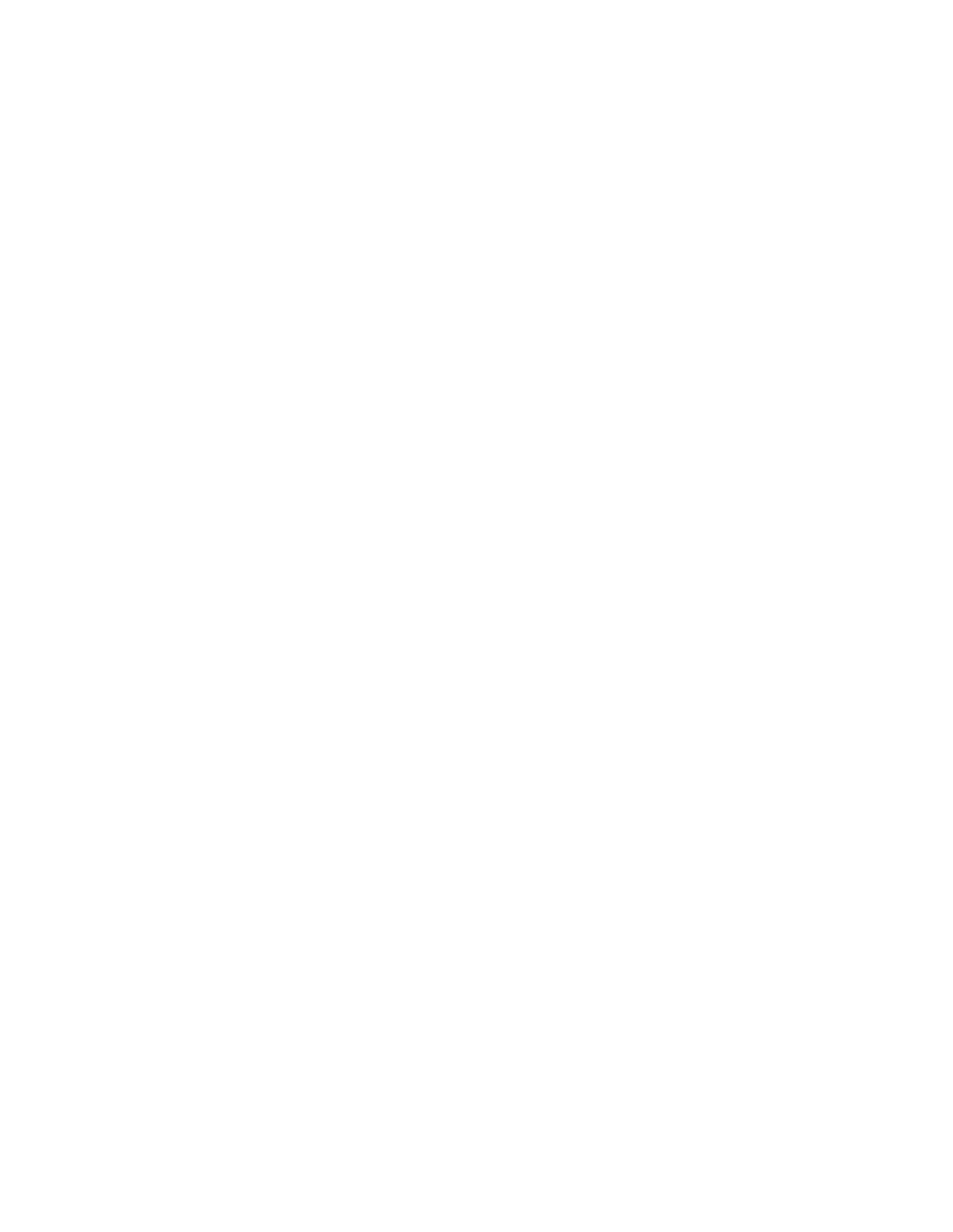

|                           |  | The Guardian Life Insurance |  |
|---------------------------|--|-----------------------------|--|
| <b>Company of America</b> |  |                             |  |

| Send to: Group Long Term Disability Claims, P.O. Box 26025, Lehigh Valley, PA 18002-6025<br>For Customer Service: (800) 538-4583<br>Fax: (610) 807-8221<br>Secure E-mail: www.GuardianAnytime.com, click Secure Channel, select Group_LTD_Claims@glic.com |                     |                                                                                                                                               |                                                  |  |                                    |                                                      |               |                                                                |
|-----------------------------------------------------------------------------------------------------------------------------------------------------------------------------------------------------------------------------------------------------------|---------------------|-----------------------------------------------------------------------------------------------------------------------------------------------|--------------------------------------------------|--|------------------------------------|------------------------------------------------------|---------------|----------------------------------------------------------------|
| <b>SECTION 2 - EMPLOYER/PLANHOLDER STATEMENT</b>                                                                                                                                                                                                          |                     |                                                                                                                                               |                                                  |  |                                    |                                                      |               |                                                                |
| TO BE COMPLETED BY THE EMPLOYER/PLANHOLDER                                                                                                                                                                                                                |                     |                                                                                                                                               |                                                  |  |                                    |                                                      |               |                                                                |
| Employee/Member Name (Hereafter referred to as claimant)<br>Social Security Number                                                                                                                                                                        |                     |                                                                                                                                               |                                                  |  |                                    |                                                      | Date of Birth |                                                                |
| Claimant's Address (Street, City, State, Zip)                                                                                                                                                                                                             |                     |                                                                                                                                               |                                                  |  |                                    |                                                      |               |                                                                |
| <b>INFORMATION ABOUT THE EMPLOYER / PLANHOLDER</b>                                                                                                                                                                                                        |                     |                                                                                                                                               |                                                  |  |                                    |                                                      |               |                                                                |
| Company's Name                                                                                                                                                                                                                                            | Group Policy Number |                                                                                                                                               |                                                  |  |                                    |                                                      |               |                                                                |
| Address (Street, City, State, Zip)                                                                                                                                                                                                                        |                     |                                                                                                                                               |                                                  |  |                                    | <b>Telephone Number</b>                              |               |                                                                |
| Name and address of division where claimant works (if different from above)                                                                                                                                                                               |                     |                                                                                                                                               |                                                  |  |                                    | Fax Number                                           |               |                                                                |
| <b>INFORMATION ABOUT THE CLAIMANT</b>                                                                                                                                                                                                                     |                     |                                                                                                                                               |                                                  |  |                                    |                                                      |               |                                                                |
| Date claimant was hired                                                                                                                                                                                                                                   |                     | Date claimant became insured under this plan                                                                                                  |                                                  |  | Insurance class:                   |                                                      |               | Schedule at time last worked:                                  |
|                                                                                                                                                                                                                                                           |                     |                                                                                                                                               |                                                  |  |                                    |                                                      |               | hours per day _____ days per week                              |
| Was the claimant insured under your prior LTD policy? $\Box$ Yes $\Box$ No If Yes, please provide                                                                                                                                                         |                     |                                                                                                                                               |                                                  |  |                                    | Name of prior carrier:                               |               |                                                                |
| the effective and termination dates of coverage: $\frac{1}{1}$                                                                                                                                                                                            |                     |                                                                                                                                               | Through                                          |  |                                    |                                                      |               |                                                                |
| Has the claimant been terminated?                                                                                                                                                                                                                         |                     | $\Box$ Yes $\Box$ No If Yes, date: $\Box$                                                                                                     |                                                  |  |                                    | Reason:                                              |               |                                                                |
| Would you be willing to rehire this person? $\Box$ Yes $\Box$ No                                                                                                                                                                                          |                     |                                                                                                                                               | Reason:                                          |  |                                    |                                                      |               |                                                                |
| Was the claimant on non-discriminatory family leave when disability began? $\Box$ Yes<br>Date leave of absence started under Family Leave Act<br>Did LTD insurance continue while on family leave?                                                        |                     | II Yes<br>l I No                                                                                                                              |                                                  |  | $\Box$ No                          |                                                      |               |                                                                |
| <b>INFORMATION NEEDED FOR WITHHOLDING AND REPORTING TAXES</b>                                                                                                                                                                                             |                     |                                                                                                                                               |                                                  |  |                                    |                                                      |               |                                                                |
| Contributions to the cost of this insurance:<br>% paid by employer<br>% paid by claimant                                                                                                                                                                  |                     | □ Check here if claimant elected a bonus back/gross up arrangement (IRS Ruling 2004-55) on a Post Tax basis<br>$\Box$ Pre-Tax $\Box$ Post-Tax |                                                  |  |                                    |                                                      |               |                                                                |
| <b>INFORMATION ABOUT THE CLAIM</b>                                                                                                                                                                                                                        |                     |                                                                                                                                               |                                                  |  |                                    |                                                      |               |                                                                |
| What was the claimant's regular job?                                                                                                                                                                                                                      |                     |                                                                                                                                               |                                                  |  |                                    |                                                      |               | How long had the claimant been performing his/her regular job? |
| Was the claimant performing his regular job on his or her last day at work? $\Box$ Yes $\Box$ No                                                                                                                                                          |                     |                                                                                                                                               |                                                  |  |                                    | If No, Please explain __                             |               |                                                                |
| If no, how long had this claimant been performing this other job?                                                                                                                                                                                         |                     |                                                                                                                                               |                                                  |  |                                    |                                                      |               |                                                                |
| Last day claimant worked <b>Community</b> On that day, did the claimant work a full day?                                                                                                                                                                  |                     |                                                                                                                                               |                                                  |  |                                    |                                                      |               |                                                                |
| Reason for leaving work:                                                                                                                                                                                                                                  |                     | ∩Yes ∩No                                                                                                                                      |                                                  |  | If No, how many hours were worked? | Date claimant is expected/did return to work         |               |                                                                |
| $\Box$ leave of absence<br>∏dismissed<br>$\Box$ resigned<br>retired                                                                                                                                                                                       |                     | $\Box$ disability<br>$\Box$ layoff                                                                                                            |                                                  |  |                                    | Full time?<br>$\Box$ Yes<br>Part time?<br>$\Box$ Yes |               | $\Box$ No<br>$\Box$ No                                         |
| Is the claimant's condition work related?<br>Has a Workers' Compensation claim or similar claim been filed?<br>$\Box$ Yes<br>If Yes, send initial report of illness or injury and award notice.<br>$\Box$ No<br>∐ Yes<br>$\Box$ No                        |                     |                                                                                                                                               |                                                  |  |                                    |                                                      |               |                                                                |
| Name, address and phone number of that benefit provider                                                                                                                                                                                                   |                     |                                                                                                                                               |                                                  |  |                                    |                                                      |               |                                                                |
| <b>INFORMATION ABOUT YOUR PENSION PLAN</b> (Do not complete for maternity claim.)                                                                                                                                                                         |                     |                                                                                                                                               |                                                  |  |                                    |                                                      |               |                                                                |
| Do you have a pension plan?<br>$\Box$ Yes<br>$\Box$ No                                                                                                                                                                                                    |                     | If Yes, what type?<br>(Check as many as applicable)                                                                                           | $\Box$ Defined Benefit<br>□ Defined Contribution |  |                                    | $\Box$ 401 K<br>$\Box$ Profit Sharing                |               | $\Box$ Other (specify)                                         |
| Is the claimant eligible for your pension plan?<br>$\Box$ Yes<br>If eligible, does the claimant participate?<br>$\Box$ No<br>$\Box$ No<br>$\Box$ Yes<br>If No, why?<br>If No, why?                                                                        |                     |                                                                                                                                               |                                                  |  |                                    |                                                      |               |                                                                |
| If the claimant is participating, when is he or she eligible for benefits under the plan?<br>Is there a Disability Retirement option available to this claimant?<br>$\Box$ Yes<br>$\Box$ No                                                               |                     |                                                                                                                                               |                                                  |  |                                    |                                                      |               |                                                                |
| INFORMATION ABOUT YOUR JOB ACCOMMODATION OR RETURN-TO-WORK POLICIES                                                                                                                                                                                       |                     |                                                                                                                                               |                                                  |  |                                    |                                                      |               |                                                                |
| Does your company have a job-holding policy?                                                                                                                                                                                                              |                     | $\Box$ Yes                                                                                                                                    | $\Box$ No If yes, please explain                 |  |                                    |                                                      |               |                                                                |
|                                                                                                                                                                                                                                                           |                     |                                                                                                                                               |                                                  |  |                                    |                                                      |               |                                                                |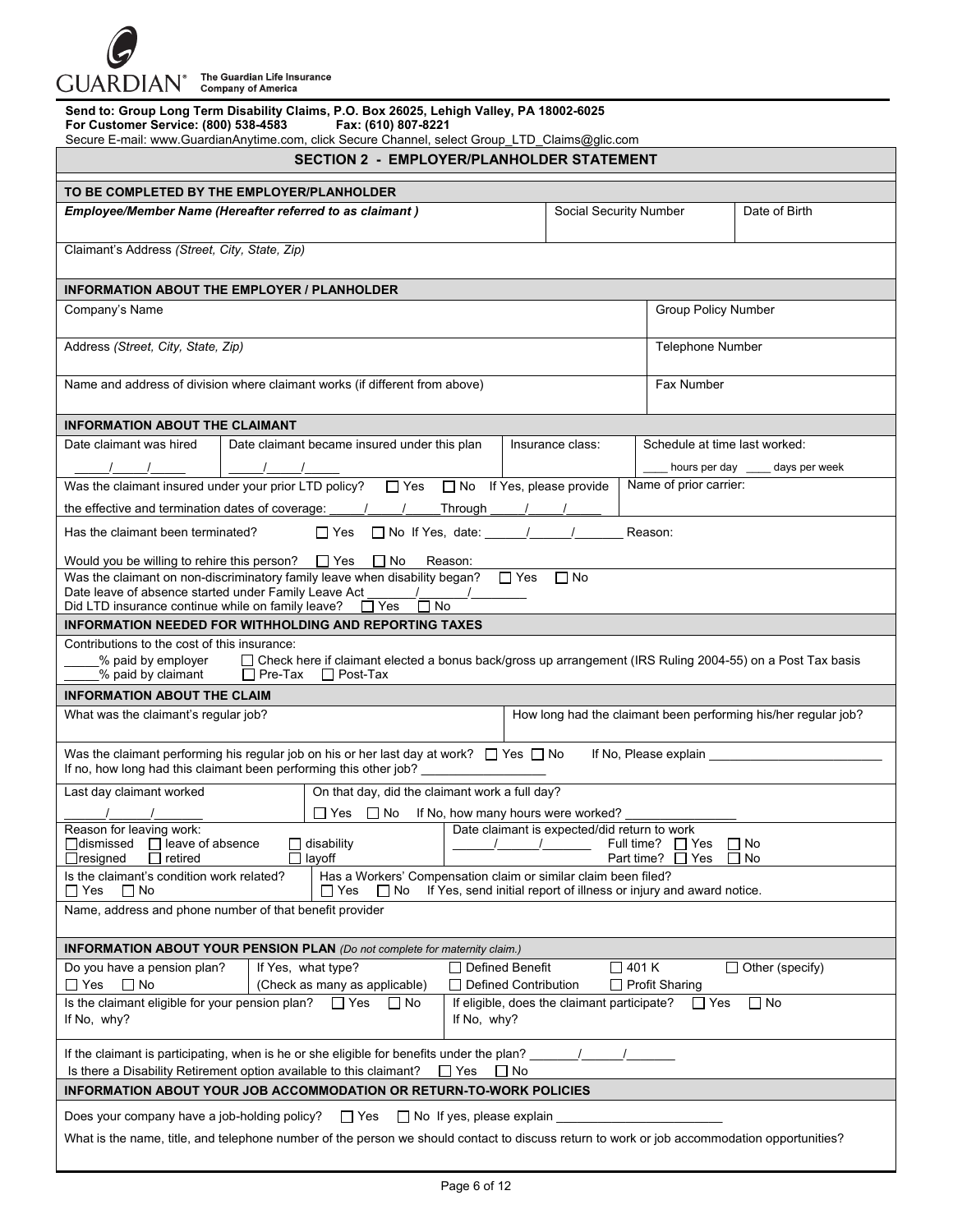|                                                                                           | <b>INFORMATION ABOUT THE CLAIMANT'S SALARY</b>                                                                                                                                                                                                                                                                                                                                                                                                                                                                                                                                                                                                                                                                                                                                                                                                                                                                                                                                                                                                                                                                                                                                                                                                                                                                                                                                                                 |                    |                                              |                                |                                                                                                            |                                                                          |
|-------------------------------------------------------------------------------------------|----------------------------------------------------------------------------------------------------------------------------------------------------------------------------------------------------------------------------------------------------------------------------------------------------------------------------------------------------------------------------------------------------------------------------------------------------------------------------------------------------------------------------------------------------------------------------------------------------------------------------------------------------------------------------------------------------------------------------------------------------------------------------------------------------------------------------------------------------------------------------------------------------------------------------------------------------------------------------------------------------------------------------------------------------------------------------------------------------------------------------------------------------------------------------------------------------------------------------------------------------------------------------------------------------------------------------------------------------------------------------------------------------------------|--------------------|----------------------------------------------|--------------------------------|------------------------------------------------------------------------------------------------------------|--------------------------------------------------------------------------|
|                                                                                           | Average earnings excluding bonus, overtime and special<br>compensation as of the most recent redetermination date:                                                                                                                                                                                                                                                                                                                                                                                                                                                                                                                                                                                                                                                                                                                                                                                                                                                                                                                                                                                                                                                                                                                                                                                                                                                                                             |                    | Claimant is paid:<br>$\Box$ hourly           | $\Box$ Salary                  | $\Box$ W2 earnings                                                                                         |                                                                          |
|                                                                                           | $\Box$ Week $\Box$ Month<br>□ Year                                                                                                                                                                                                                                                                                                                                                                                                                                                                                                                                                                                                                                                                                                                                                                                                                                                                                                                                                                                                                                                                                                                                                                                                                                                                                                                                                                             |                    | □ salary & bonus* □ salary & commissions*    |                                | $\Box$ by partnership $\Box$ commissions only* $\Box$ salary & commissions*                                |                                                                          |
|                                                                                           |                                                                                                                                                                                                                                                                                                                                                                                                                                                                                                                                                                                                                                                                                                                                                                                                                                                                                                                                                                                                                                                                                                                                                                                                                                                                                                                                                                                                                |                    | your plan's most recent redetermination date |                                |                                                                                                            | *Please provide average of bonus and commissions for 24 months preceding |
| Is this claimant eligible for salary continuation?<br>$\Box$ Yes                          | □ No If Yes, what is the weekly amount? \$                                                                                                                                                                                                                                                                                                                                                                                                                                                                                                                                                                                                                                                                                                                                                                                                                                                                                                                                                                                                                                                                                                                                                                                                                                                                                                                                                                     |                    |                                              |                                | When did benefits begin? _________________________ End? _________________________                          |                                                                          |
|                                                                                           | Has the claimant filed for Short Term Disability or State Disability benefits?                                                                                                                                                                                                                                                                                                                                                                                                                                                                                                                                                                                                                                                                                                                                                                                                                                                                                                                                                                                                                                                                                                                                                                                                                                                                                                                                 |                    |                                              |                                |                                                                                                            |                                                                          |
|                                                                                           | □ Yes □ No If Yes, what is the weekly amount? \$ _________ When did benefits begin? ___/____/____ End? __/____/_                                                                                                                                                                                                                                                                                                                                                                                                                                                                                                                                                                                                                                                                                                                                                                                                                                                                                                                                                                                                                                                                                                                                                                                                                                                                                               |                    |                                              |                                |                                                                                                            |                                                                          |
|                                                                                           | List any other sources of income to which the claimant is entitled as a result of this disability:                                                                                                                                                                                                                                                                                                                                                                                                                                                                                                                                                                                                                                                                                                                                                                                                                                                                                                                                                                                                                                                                                                                                                                                                                                                                                                             |                    |                                              |                                |                                                                                                            |                                                                          |
| occurrences in an eight hour day                                                          | Information about the physical aspects of the claimant's job<br>Check the items below that relate to the claimant's job and complete the information requested. Use these definitions for the frequency of<br>. Not Applicable means the person does not perform this activity<br>• Frequently - $2\frac{1}{2}$ hours up to 5 $\frac{1}{2}$ hours                                                                                                                                                                                                                                                                                                                                                                                                                                                                                                                                                                                                                                                                                                                                                                                                                                                                                                                                                                                                                                                              |                    |                                              | <b>Frequency of Occurrence</b> | • Occasionally – 15 minutes up to 2 $\frac{1}{2}$ hours<br>• Continuously $-5\frac{1}{2}$ hours and beyond |                                                                          |
| <b>Activity</b>                                                                           |                                                                                                                                                                                                                                                                                                                                                                                                                                                                                                                                                                                                                                                                                                                                                                                                                                                                                                                                                                                                                                                                                                                                                                                                                                                                                                                                                                                                                | N/A                | Occasionally                                 |                                | Frequently                                                                                                 | Continuously                                                             |
| $\Box$ Standing<br>$\Box$ Walking<br>$\Box$ Sitting<br>$\Box$ Balancing<br>$\Box$ Bending |                                                                                                                                                                                                                                                                                                                                                                                                                                                                                                                                                                                                                                                                                                                                                                                                                                                                                                                                                                                                                                                                                                                                                                                                                                                                                                                                                                                                                |                    | 80<br>80                                     |                                |                                                                                                            | Ē<br>┑                                                                   |
| $\Box$ Kneeling                                                                           |                                                                                                                                                                                                                                                                                                                                                                                                                                                                                                                                                                                                                                                                                                                                                                                                                                                                                                                                                                                                                                                                                                                                                                                                                                                                                                                                                                                                                |                    |                                              |                                |                                                                                                            |                                                                          |
| Crouching<br>$\Box$ Crawling                                                              |                                                                                                                                                                                                                                                                                                                                                                                                                                                                                                                                                                                                                                                                                                                                                                                                                                                                                                                                                                                                                                                                                                                                                                                                                                                                                                                                                                                                                |                    |                                              |                                |                                                                                                            |                                                                          |
| $\Box$ Reaching<br>$\Box$ Working overhead                                                |                                                                                                                                                                                                                                                                                                                                                                                                                                                                                                                                                                                                                                                                                                                                                                                                                                                                                                                                                                                                                                                                                                                                                                                                                                                                                                                                                                                                                |                    |                                              |                                |                                                                                                            | 88<br>88                                                                 |
| □ Keyboard Use/Repetitive Hand Motion<br>$\Box$ Climbing                                  |                                                                                                                                                                                                                                                                                                                                                                                                                                                                                                                                                                                                                                                                                                                                                                                                                                                                                                                                                                                                                                                                                                                                                                                                                                                                                                                                                                                                                |                    |                                              |                                |                                                                                                            |                                                                          |
| $\Box$ Driving                                                                            |                                                                                                                                                                                                                                                                                                                                                                                                                                                                                                                                                                                                                                                                                                                                                                                                                                                                                                                                                                                                                                                                                                                                                                                                                                                                                                                                                                                                                |                    |                                              |                                |                                                                                                            | ō                                                                        |
|                                                                                           |                                                                                                                                                                                                                                                                                                                                                                                                                                                                                                                                                                                                                                                                                                                                                                                                                                                                                                                                                                                                                                                                                                                                                                                                                                                                                                                                                                                                                |                    |                                              |                                |                                                                                                            |                                                                          |
| <b>Activity</b><br>$\Box$ Pushing                                                         |                                                                                                                                                                                                                                                                                                                                                                                                                                                                                                                                                                                                                                                                                                                                                                                                                                                                                                                                                                                                                                                                                                                                                                                                                                                                                                                                                                                                                | <b>Description</b> |                                              |                                | <b>Frequency</b>                                                                                           | Weight<br>lbs.                                                           |
| $\Box$ Pulling                                                                            | <u> 1989 - Paris Paris, president e poeta estadounidense e a contineiro de la provincia de la provincia de la pr</u>                                                                                                                                                                                                                                                                                                                                                                                                                                                                                                                                                                                                                                                                                                                                                                                                                                                                                                                                                                                                                                                                                                                                                                                                                                                                                           |                    |                                              |                                |                                                                                                            | lbs.                                                                     |
| $\Box$ Lifting<br>$\Box$ Carrying                                                         |                                                                                                                                                                                                                                                                                                                                                                                                                                                                                                                                                                                                                                                                                                                                                                                                                                                                                                                                                                                                                                                                                                                                                                                                                                                                                                                                                                                                                |                    |                                              |                                |                                                                                                            | lbs.<br>lbs.                                                             |
| Stress level                                                                              | $\Box$ Low $\Box$ Moderate $\Box$ High<br>$\Box$ Very high<br>Can the job be performed by alternating sitting and standing? $\Box$ Yes $\Box$ No<br>Claimant must use hands for repetitive action such as:                                                                                                                                                                                                                                                                                                                                                                                                                                                                                                                                                                                                                                                                                                                                                                                                                                                                                                                                                                                                                                                                                                                                                                                                     |                    |                                              |                                |                                                                                                            |                                                                          |
|                                                                                           | Simple grasping                                                                                                                                                                                                                                                                                                                                                                                                                                                                                                                                                                                                                                                                                                                                                                                                                                                                                                                                                                                                                                                                                                                                                                                                                                                                                                                                                                                                |                    | Right<br>$\Box$ Yes                          | $\square$ No                   | $\Box$ Yes                                                                                                 | Left<br>$\Box$ No                                                        |
|                                                                                           | Firm grasping<br>Fine manipulation                                                                                                                                                                                                                                                                                                                                                                                                                                                                                                                                                                                                                                                                                                                                                                                                                                                                                                                                                                                                                                                                                                                                                                                                                                                                                                                                                                             |                    | $\Box$ Yes<br>$\Box$ Yes                     | $\Box$ No<br>$\square$ No      | $\Box$ Yes<br>$\square$ Yes                                                                                | $\Box$ No<br>$\square$ No                                                |
| $\Box$ No                                                                                 | Use feet for repetitive movements as in operating foot controls:<br>Left $\Box$ Yes<br>l I No                                                                                                                                                                                                                                                                                                                                                                                                                                                                                                                                                                                                                                                                                                                                                                                                                                                                                                                                                                                                                                                                                                                                                                                                                                                                                                                  |                    | $\Box$ No                                    |                                |                                                                                                            |                                                                          |
| Right $\Box$ Yes                                                                          |                                                                                                                                                                                                                                                                                                                                                                                                                                                                                                                                                                                                                                                                                                                                                                                                                                                                                                                                                                                                                                                                                                                                                                                                                                                                                                                                                                                                                | Both $\Box$ Yes    |                                              |                                |                                                                                                            |                                                                          |
| <b>REQUIRED ATTACHMENTS AND SIGNATURE</b><br><b>Fraud Notice</b>                          | Please attach a copy of the claimant's job description.<br>If salary is based on a W-2, K-1, 1099 or a similar document, attach a copy of the most recent document.<br>If you have medical information from the claimant's file relating to this disability, please attach copies.<br>If a work related claim is filed, send a copy of the initial report of injury or illness and award notice.<br>Any person who knowingly and with intent to defraud any insurance company or other person files an application for insurance or statements of claim<br>containing any materially, false information, or conceals for purpose of misleading information concerning any fact material thereto, commits a<br>fraudulent insurance act, which is a crime, and may also be subject to civil penalties, or denial of insurance benefits.<br>The laws of New York require the following statement appear: Any person who knowingly and with intent to defraud any insurance company or<br>other person files an application for insurance or statement of claim containing any materially false information, or conceals for the purpose of<br>misleading, information concerning any fact material thereto, commits a fraudulent insurance act, which is a crime, and shall also be subject to a civil<br>penalty not to exceed five thousand dollars and the stated value of the claim for each such violation. |                    |                                              |                                |                                                                                                            |                                                                          |

Signature **Date Date 2019 Contract Contract Contract Contract Contract Contract Contract Contract Contract Contract Contract Contract Contract Contract Contract Contract Contract Contract Contract Contract Contract Con**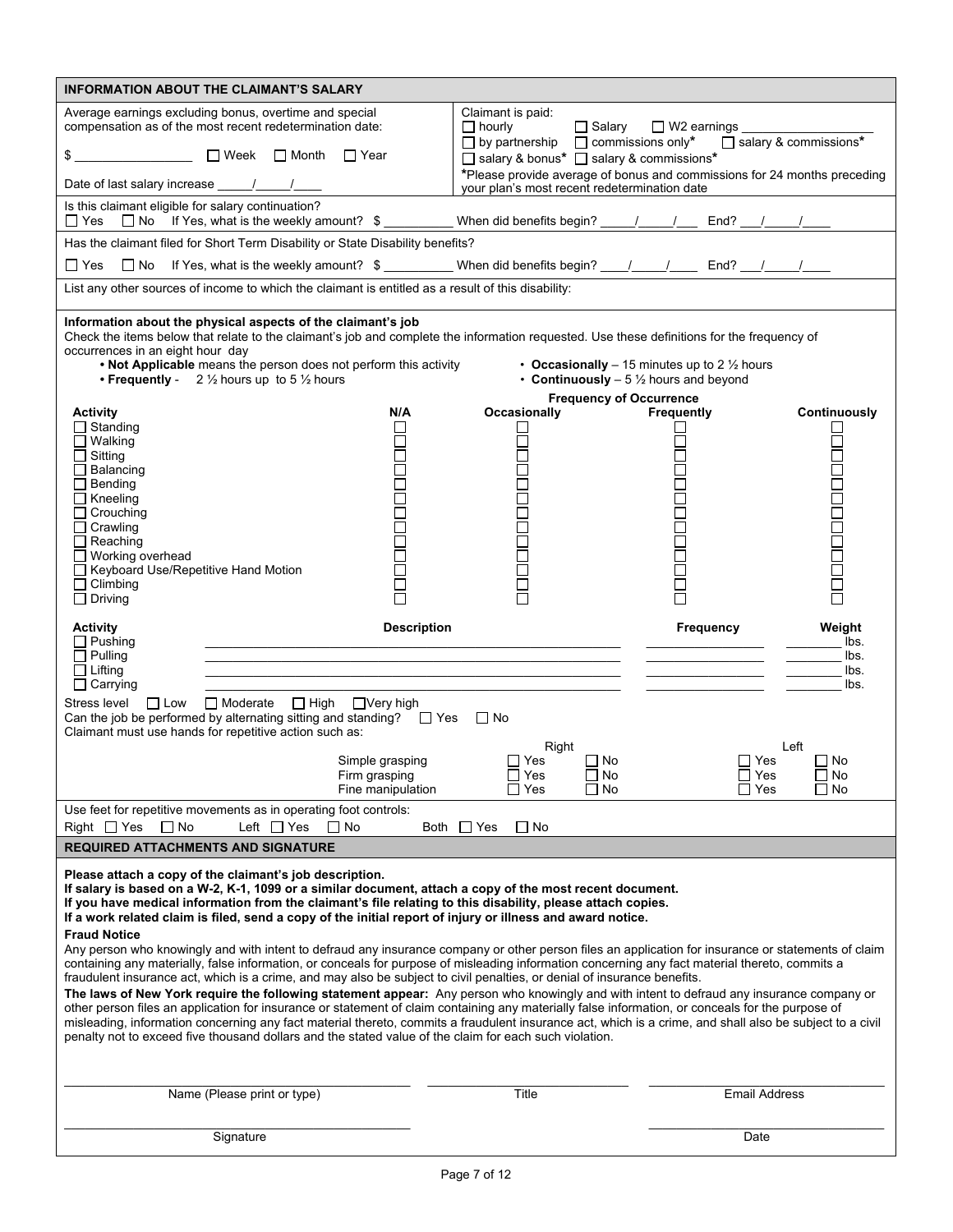## **Fraud Warning Statements**

#### **The laws of several states require the following statements to appear on the enrollment form.**

**Alabama:** Any person who knowingly presents a false or fraudulent claim for payment of a loss or benefit or who knowingly presents false information in an application for insurance is guilty of a crime and may be subject to restitution fines or confinement in prison, or any combination thereof.

**Arizona:** For your protection Arizona law requires the following statement to appear on this form. Any person who knowingly presents a false or fraudulent claim for payment of a loss is subject to criminal and civil penalties.

**California:** For your protection California law requires the following to appear on this form: Any person who knowingly presents false or fraudulent claim for the payment of a loss is guilty of a crime and may be subject to fines and confinement in state prison.

**Colorado:** It is unlawful to knowingly provide false, incomplete, or misleading facts or information to an insurance company for the purpose of defrauding or attempting to defraud the company. Penalties may include imprisonment, fines, denial of insurance and civil damages. Any insurance company or agent of an insurance company who knowingly provides false, incomplete, or misleading facts or information to a policyholder or claimant for the purpose of defrauding or attempting to defraud the policyholder or claimant with regard to a settlement or award payable from insurance proceeds shall be reported to the Colorado Division of Insurance within the Department of Regulatory Agencies.

**Connecticut, Iowa, Kansas, Nebraska, Oregon, and Vermont:** Any person who knowingly, and with intent to defraud any insurance company or other person, files an application of insurance or statement of claim containing any materially false information or conceals, for the purpose of misleading, information concerning any fact material thereto, may be guilty of a fraudulent insurance act, which may be a crime, and may also be subject to civil penalties.

**Delaware, Indiana and Oklahoma:** WARNING: Any person who knowingly, and with the intent to injure, defraud or deceive any insurer, makes any claim for the proceeds of an insurance policy containing any false, incomplete or misleading information is guilty of a felony.

**District of Columbia:** WARNING: It is a crime to provide false or misleading information to an insurer for the purpose of defrauding the insurer or any other person. Penalties include imprisonment and/or fines. In addition, an insurer may deny insurance benefits, if false information materially related to a claim was provided by the applicant.

**Florida:** Any person who knowingly and with intent to injure, defraud, or deceive any insurer files a statement of claim or an application containing any false, incomplete, or misleading information is guilty of a felony of the third degree.

**Kentucky:** Any person who knowingly and with intent to defraud any insurance company or other person files a statement of claim containing any materially false information or conceals, for the purpose of misleading, information concerning any fact material thereto commits a fraudulent insurance act, which is a crime.

**Louisiana and Texas:** Any person who knowingly presents a false or fraudulent claim for payment of a loss or benefit is guilty of a crime and may be subject to fines and confinements in state prison.

**New Mexico**: Any person who knowingly presents a false or fraudulent claim for payment or a loss or benefit or knowingly presents false information in an application for insurance is guilty of a crime and may be subject to civil fines and criminal penalties or denial of insurance benefits.

**Maine, Tennessee, Virginia and Washington:** It is a crime to knowingly provide false, incomplete or misleading information to an insurance company for the purpose of defrauding the company. Penalties may include imprisonment, fines or a denial of insurance benefit.

**Maryland:** Any person who knowingly or willfully presents a false or fraudulent claim for payment of a loss or benefit or knowingly or willfully presents false information in an application for insurance is guilty of a crime and may be subject to fines and confinement in prison.

**Minnesota:** A person who files a claim with intent to defraud or helps commit a fraud against an insurer is guilty of a crime.

**New Hampshire:** Any person who, with a purpose to injure, defraud or deceive any insurance company, files a statement of claim containing any false, incomplete or misleading information is subject to prosecution and punishment for insurance fraud, as provided in N.H. Rev. Stat. Ann. § 638:20.

**New Jersey:** Any person who knowingly files a statement of claim containing any false or misleading information is subject to criminal and civil penalties.

**Ohio:** Any person who with intent to defraud or knowing that he/she is facilitating a fraud against an insurer, submits an application or files a claim containing a false or deceptive statement is guilty of insurance fraud.

**Pennsylvania:** Any person who knowingly and with intent to defraud any insurance company or other person files an application for insurance or statement of claim containing any materially false information or conceals for the purpose of misleading, information concerning any fact material thereto commits a fraudulent insurance act, which is a crime and subjects such person to criminal and civil penalties.

**Rhode Island:** Any person who knowingly and willfully presents a false or fraudulent claim for payment of a loss or benefit or knowingly and willfully presents false information in an application for insurance is guilty of a crime and may be subject to fines and confinement in prison.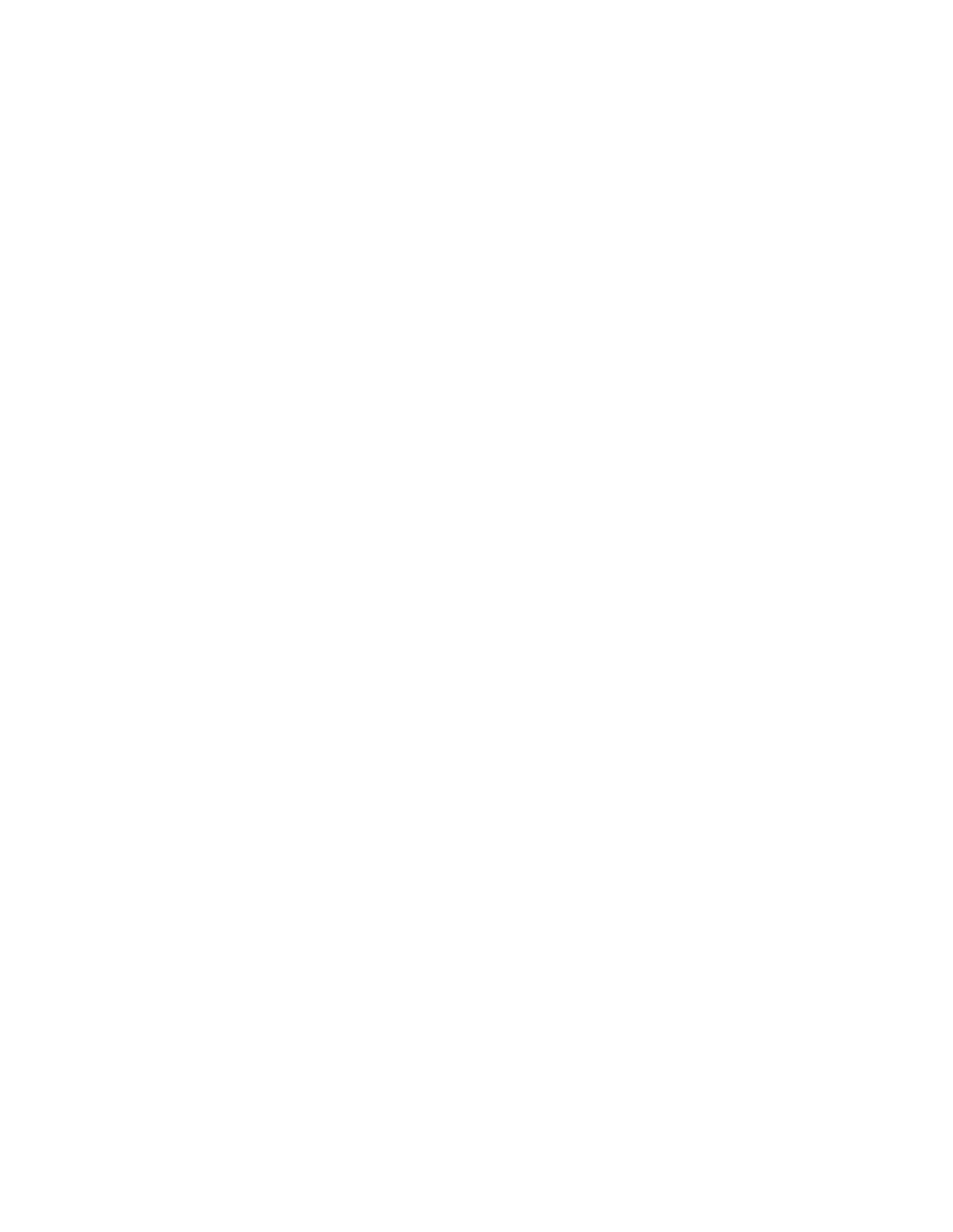

| Send to: Group Long Term Disability Claims, P.O. Box 26025, Lehigh Valley, PA 18002-6025<br>For Customer Service: (800) 538-4583<br>Fax: (610) 807-8221<br>Secure E-mail: www.GuardianAnytime.com, click Secure Channel, select Group_LTD_Claims@glic.com                                                                                                                                                                                                                                                                                                                                                                                                                                                                                                                                                                                                                                                                                                                                                                                                                                                                                                                                                                                                                                                                                                                                                                                                                                                                                                                                                                                                                                                                                                    |                                                                                                                |                                          |               |  |  |  |
|--------------------------------------------------------------------------------------------------------------------------------------------------------------------------------------------------------------------------------------------------------------------------------------------------------------------------------------------------------------------------------------------------------------------------------------------------------------------------------------------------------------------------------------------------------------------------------------------------------------------------------------------------------------------------------------------------------------------------------------------------------------------------------------------------------------------------------------------------------------------------------------------------------------------------------------------------------------------------------------------------------------------------------------------------------------------------------------------------------------------------------------------------------------------------------------------------------------------------------------------------------------------------------------------------------------------------------------------------------------------------------------------------------------------------------------------------------------------------------------------------------------------------------------------------------------------------------------------------------------------------------------------------------------------------------------------------------------------------------------------------------------|----------------------------------------------------------------------------------------------------------------|------------------------------------------|---------------|--|--|--|
|                                                                                                                                                                                                                                                                                                                                                                                                                                                                                                                                                                                                                                                                                                                                                                                                                                                                                                                                                                                                                                                                                                                                                                                                                                                                                                                                                                                                                                                                                                                                                                                                                                                                                                                                                              | <b>SECTION 3 - ATTENDING PHYSICIAN'S STATEMENT</b>                                                             |                                          |               |  |  |  |
| <b>PATIENT AUTHORIZATION</b> (This part to be completed by the claimant: The patient is responsible for the cost of completing this form)                                                                                                                                                                                                                                                                                                                                                                                                                                                                                                                                                                                                                                                                                                                                                                                                                                                                                                                                                                                                                                                                                                                                                                                                                                                                                                                                                                                                                                                                                                                                                                                                                    |                                                                                                                |                                          |               |  |  |  |
| Name of Patient                                                                                                                                                                                                                                                                                                                                                                                                                                                                                                                                                                                                                                                                                                                                                                                                                                                                                                                                                                                                                                                                                                                                                                                                                                                                                                                                                                                                                                                                                                                                                                                                                                                                                                                                              |                                                                                                                | Date of Birth                            |               |  |  |  |
| Address of Patient                                                                                                                                                                                                                                                                                                                                                                                                                                                                                                                                                                                                                                                                                                                                                                                                                                                                                                                                                                                                                                                                                                                                                                                                                                                                                                                                                                                                                                                                                                                                                                                                                                                                                                                                           | City                                                                                                           | State                                    | Zip           |  |  |  |
| Employer/Planholder Name                                                                                                                                                                                                                                                                                                                                                                                                                                                                                                                                                                                                                                                                                                                                                                                                                                                                                                                                                                                                                                                                                                                                                                                                                                                                                                                                                                                                                                                                                                                                                                                                                                                                                                                                     |                                                                                                                | Group Policy #                           |               |  |  |  |
| I, the undersigned "patient", AUTHORIZE any physician, medical or mental health professional, medical practitioner, hospital, clinic, healthcare or<br>other medical or medically related facility, healthcare provider, pharmacy, pharmacy benefit manager, therapist, benefit plan administrator, business<br>associate, insurer or reinsurer, consumer reporting agency subject to the Fair Credit Reporting Act, insurance support organization, insurance agent,<br>employer, financial institution, Governmental Agency including The Social Security Administration, The Veteran's Administration or any other<br>organization or person having any knowledge of me or my health to give The Guardian Life Insurance Company of America ("Guardian"), or its<br>employees and agents, or its authorized representatives or third parties, any information in its possession about me. This information includes, but is<br>not limited to, medical information as to cause, treatment, diagnoses, prognoses, consultations, examinations, tests or prescriptions with respect to<br>my physical or mental condition or treatment of me. This may include (but is not limited to) HIV infection, any disorder of the immune system,<br>including acquired immune deficiency syndrome (AIDS), mental illness or use of alcohol or drugs. This information also includes non-medical<br>information concerning me, my occupation, employment history, driving history, earnings or finances or information otherwise needed to determine<br>policy claim benefits that may be due me. I agree that a photocopy of this form is as valid as the original, and that this form is valid up to 24 months<br>(12 months in Kansas) from the date shown below. |                                                                                                                |                                          |               |  |  |  |
| Signed (Patient)                                                                                                                                                                                                                                                                                                                                                                                                                                                                                                                                                                                                                                                                                                                                                                                                                                                                                                                                                                                                                                                                                                                                                                                                                                                                                                                                                                                                                                                                                                                                                                                                                                                                                                                                             |                                                                                                                | Date                                     |               |  |  |  |
| THIS PART TO BE COMPLETED BY THE ATTENDING PHYSICIAN                                                                                                                                                                                                                                                                                                                                                                                                                                                                                                                                                                                                                                                                                                                                                                                                                                                                                                                                                                                                                                                                                                                                                                                                                                                                                                                                                                                                                                                                                                                                                                                                                                                                                                         |                                                                                                                |                                          |               |  |  |  |
| THIS PART TO BE COMPLETED BY THE ATTENDING PHYSICIAN<br>Patient's condition is the result of: $\Box$ Illness $\Box$ Injury $\Box$ Pregnancy<br>Is the condition due to a work related illness or injury? $\Box$ Yes $\Box$ No<br>Type of delivery: □ Vaginal □ C-Section □ Single Birth □ Multiple Births                                                                                                                                                                                                                                                                                                                                                                                                                                                                                                                                                                                                                                                                                                                                                                                                                                                                                                                                                                                                                                                                                                                                                                                                                                                                                                                                                                                                                                                    |                                                                                                                | $\Box$ Expected                          | $\Box$ Actual |  |  |  |
| <b>DIAGNOSIS</b>                                                                                                                                                                                                                                                                                                                                                                                                                                                                                                                                                                                                                                                                                                                                                                                                                                                                                                                                                                                                                                                                                                                                                                                                                                                                                                                                                                                                                                                                                                                                                                                                                                                                                                                                             |                                                                                                                |                                          |               |  |  |  |
|                                                                                                                                                                                                                                                                                                                                                                                                                                                                                                                                                                                                                                                                                                                                                                                                                                                                                                                                                                                                                                                                                                                                                                                                                                                                                                                                                                                                                                                                                                                                                                                                                                                                                                                                                              |                                                                                                                |                                          |               |  |  |  |
|                                                                                                                                                                                                                                                                                                                                                                                                                                                                                                                                                                                                                                                                                                                                                                                                                                                                                                                                                                                                                                                                                                                                                                                                                                                                                                                                                                                                                                                                                                                                                                                                                                                                                                                                                              |                                                                                                                |                                          |               |  |  |  |
|                                                                                                                                                                                                                                                                                                                                                                                                                                                                                                                                                                                                                                                                                                                                                                                                                                                                                                                                                                                                                                                                                                                                                                                                                                                                                                                                                                                                                                                                                                                                                                                                                                                                                                                                                              |                                                                                                                |                                          |               |  |  |  |
| Physical examination findings:<br>Test results (list all results, or enclose test):                                                                                                                                                                                                                                                                                                                                                                                                                                                                                                                                                                                                                                                                                                                                                                                                                                                                                                                                                                                                                                                                                                                                                                                                                                                                                                                                                                                                                                                                                                                                                                                                                                                                          |                                                                                                                |                                          |               |  |  |  |
| Test:                                                                                                                                                                                                                                                                                                                                                                                                                                                                                                                                                                                                                                                                                                                                                                                                                                                                                                                                                                                                                                                                                                                                                                                                                                                                                                                                                                                                                                                                                                                                                                                                                                                                                                                                                        |                                                                                                                |                                          |               |  |  |  |
| <b>TREATMENT</b>                                                                                                                                                                                                                                                                                                                                                                                                                                                                                                                                                                                                                                                                                                                                                                                                                                                                                                                                                                                                                                                                                                                                                                                                                                                                                                                                                                                                                                                                                                                                                                                                                                                                                                                                             |                                                                                                                |                                          |               |  |  |  |
| Date of onset of this condition:                                                                                                                                                                                                                                                                                                                                                                                                                                                                                                                                                                                                                                                                                                                                                                                                                                                                                                                                                                                                                                                                                                                                                                                                                                                                                                                                                                                                                                                                                                                                                                                                                                                                                                                             | Date you first treated this patient for this condition: _____/ _____/                                          |                                          |               |  |  |  |
| Date of most recent visit:                                                                                                                                                                                                                                                                                                                                                                                                                                                                                                                                                                                                                                                                                                                                                                                                                                                                                                                                                                                                                                                                                                                                                                                                                                                                                                                                                                                                                                                                                                                                                                                                                                                                                                                                   | Date of next office visit:                                                                                     |                                          |               |  |  |  |
| Frequency of visits/treatment for this condition: $\Box$ Weekly                                                                                                                                                                                                                                                                                                                                                                                                                                                                                                                                                                                                                                                                                                                                                                                                                                                                                                                                                                                                                                                                                                                                                                                                                                                                                                                                                                                                                                                                                                                                                                                                                                                                                              | $\Box$ Monthly<br>$\Box$ Other                                                                                 |                                          |               |  |  |  |
| Was patient referred to you by another physician? $\Box$ Yes $\Box$ No If yes, provide name, address, phone # and fax #:                                                                                                                                                                                                                                                                                                                                                                                                                                                                                                                                                                                                                                                                                                                                                                                                                                                                                                                                                                                                                                                                                                                                                                                                                                                                                                                                                                                                                                                                                                                                                                                                                                     |                                                                                                                |                                          |               |  |  |  |
| Have you referred this patient to any other physician? $\Box$ Yes $\Box$ No                                                                                                                                                                                                                                                                                                                                                                                                                                                                                                                                                                                                                                                                                                                                                                                                                                                                                                                                                                                                                                                                                                                                                                                                                                                                                                                                                                                                                                                                                                                                                                                                                                                                                  | If yes,<br>Date(s):                                                                                            |                                          |               |  |  |  |
| Physician Name                                                                                                                                                                                                                                                                                                                                                                                                                                                                                                                                                                                                                                                                                                                                                                                                                                                                                                                                                                                                                                                                                                                                                                                                                                                                                                                                                                                                                                                                                                                                                                                                                                                                                                                                               |                                                                                                                | Specialty                                |               |  |  |  |
| Phone #<br>Address (Street, City, State, Zip)                                                                                                                                                                                                                                                                                                                                                                                                                                                                                                                                                                                                                                                                                                                                                                                                                                                                                                                                                                                                                                                                                                                                                                                                                                                                                                                                                                                                                                                                                                                                                                                                                                                                                                                |                                                                                                                |                                          |               |  |  |  |
| Describe treatment plan (Include medication, therapy, counseling, rehab, etc.):                                                                                                                                                                                                                                                                                                                                                                                                                                                                                                                                                                                                                                                                                                                                                                                                                                                                                                                                                                                                                                                                                                                                                                                                                                                                                                                                                                                                                                                                                                                                                                                                                                                                              |                                                                                                                |                                          |               |  |  |  |
| Was patient hospitalized for this condition? $\Box$ Yes $\Box$ No If yes, Date(s) admitted: ____/____/____                                                                                                                                                                                                                                                                                                                                                                                                                                                                                                                                                                                                                                                                                                                                                                                                                                                                                                                                                                                                                                                                                                                                                                                                                                                                                                                                                                                                                                                                                                                                                                                                                                                   | Procedure: The contract of the contract of the contract of the contract of the contract of the contract of the | Date(s) discharged: ____ /               | CPT Code:     |  |  |  |
| Name of Hospital                                                                                                                                                                                                                                                                                                                                                                                                                                                                                                                                                                                                                                                                                                                                                                                                                                                                                                                                                                                                                                                                                                                                                                                                                                                                                                                                                                                                                                                                                                                                                                                                                                                                                                                                             |                                                                                                                |                                          |               |  |  |  |
| Address                                                                                                                                                                                                                                                                                                                                                                                                                                                                                                                                                                                                                                                                                                                                                                                                                                                                                                                                                                                                                                                                                                                                                                                                                                                                                                                                                                                                                                                                                                                                                                                                                                                                                                                                                      | City                                                                                                           | State                                    | Zip           |  |  |  |
| Progress (please check one):<br>$\Box$ Recovered<br>$\Box$ Improved<br>$\Box$ Bed confined<br>Patient is (please check one): $\Box$ Ambulatory<br>□ Nursing Home/Assisting Living confined                                                                                                                                                                                                                                                                                                                                                                                                                                                                                                                                                                                                                                                                                                                                                                                                                                                                                                                                                                                                                                                                                                                                                                                                                                                                                                                                                                                                                                                                                                                                                                   | Unchanged<br>$\Box$ House confined<br>$\Box$ Other                                                             | $\Box$ Retrogressed<br>Hospital confined |               |  |  |  |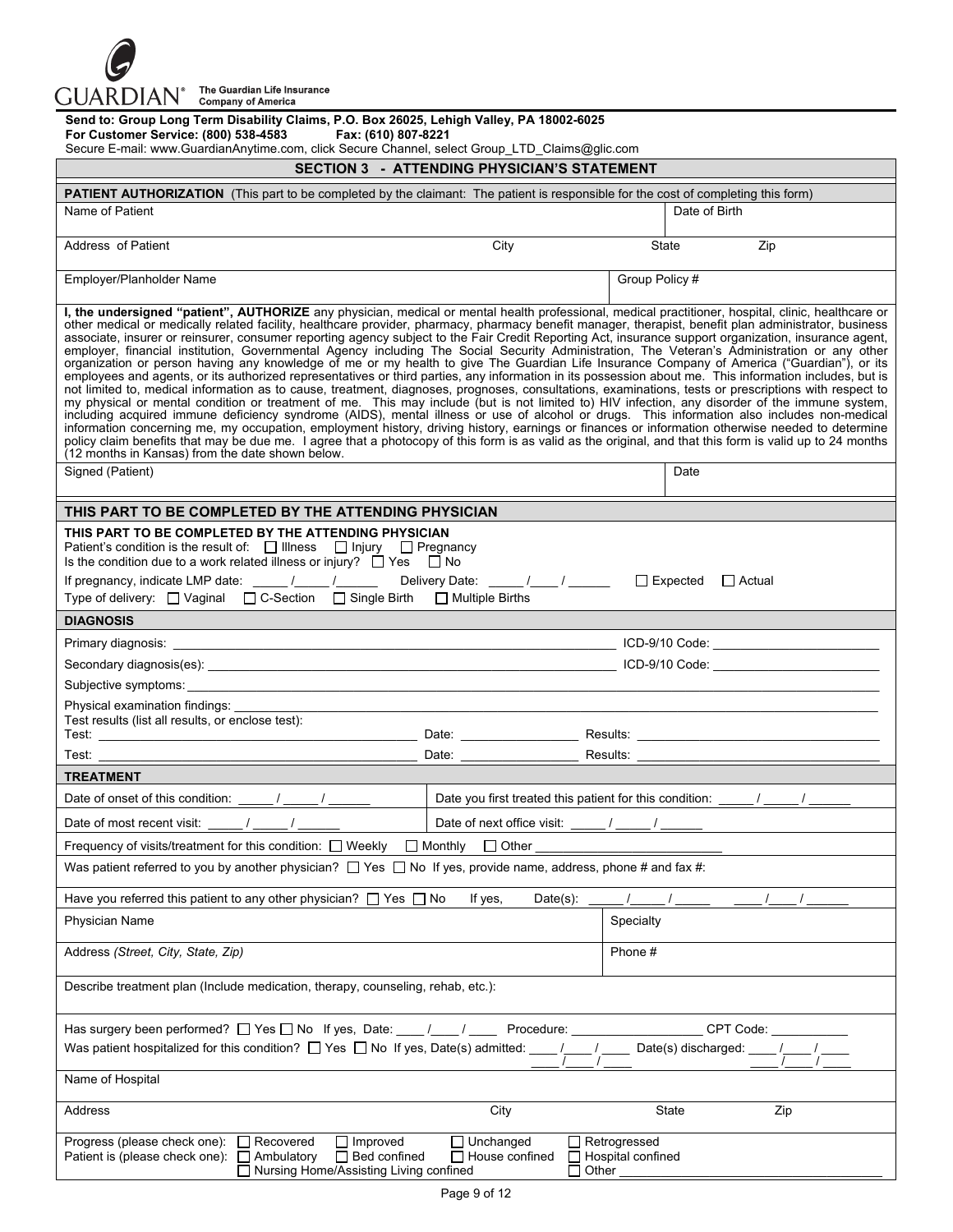| <b>LEVEL OF FUNCTIONAL IMPAIRMENT</b>                                                                                                                                                                                                                                                                                                                                                                                                                                                                                                                                |                                           |                              |                              |                                                        |         |           |        |
|----------------------------------------------------------------------------------------------------------------------------------------------------------------------------------------------------------------------------------------------------------------------------------------------------------------------------------------------------------------------------------------------------------------------------------------------------------------------------------------------------------------------------------------------------------------------|-------------------------------------------|------------------------------|------------------------------|--------------------------------------------------------|---------|-----------|--------|
| Did you advise the patient to                                                                                                                                                                                                                                                                                                                                                                                                                                                                                                                                        | a) reduce work hours?                     |                              | $\Box$ Yes $\Box$ No         |                                                        |         |           |        |
|                                                                                                                                                                                                                                                                                                                                                                                                                                                                                                                                                                      | b) cease work?                            |                              | $\Box$ Yes $\Box$ No         | If yes, as of what date? $\frac{1}{2}$ / $\frac{1}{2}$ |         |           |        |
|                                                                                                                                                                                                                                                                                                                                                                                                                                                                                                                                                                      | c) work light duty?                       |                              | $\Box$ Yes $\Box$ No         |                                                        |         |           |        |
| Degree of Physical Impairment: In an 8-hour work day, your patient can:                                                                                                                                                                                                                                                                                                                                                                                                                                                                                              |                                           |                              |                              |                                                        |         |           |        |
| $\square$ 1-10<br>Lift/carry (in pounds)<br>Push/pull (in pounds)<br>$\Box$ 1-10                                                                                                                                                                                                                                                                                                                                                                                                                                                                                     | $\square$ 11-20<br>$\Box$ 11-20           | $\Box$ 21-50<br>$\Box$ 21-50 | $\Box$ 51-75<br>$\Box$ 51-75 | $\Box$ 76+<br>$\Box$ 76+                               |         |           |        |
|                                                                                                                                                                                                                                                                                                                                                                                                                                                                                                                                                                      | Total hours with positional changes       |                              |                              |                                                        |         |           |        |
| Sit<br>8<br>6<br>7<br>Stand<br>$\overline{7}$<br>6<br>8                                                                                                                                                                                                                                                                                                                                                                                                                                                                                                              | 5 <sup>5</sup><br>4 3<br>2 1<br>5 4 3 2 1 | (hrs)<br>(hrs)               |                              |                                                        |         |           |        |
| Walk<br>87<br>6<br>Alternately sit/stand 8 7 6                                                                                                                                                                                                                                                                                                                                                                                                                                                                                                                       | 5 4 3 2 1<br>5 4 3 2 1                    | (hrs)                        |                              |                                                        |         |           |        |
| $\Box$ Never                                                                                                                                                                                                                                                                                                                                                                                                                                                                                                                                                         | $\Box$ Occasionally                       | (hrs)                        | $\Box$ Frequently            |                                                        |         |           |        |
| Bend/stoop:<br>Reach:<br>$\Box$ Never                                                                                                                                                                                                                                                                                                                                                                                                                                                                                                                                | $\Box$ Occasionally                       |                              | $\Box$ Frequently            |                                                        |         |           |        |
| $\Box$ Never<br>Drive:<br>$\Box$ Right                                                                                                                                                                                                                                                                                                                                                                                                                                                                                                                               | Occasionally<br>$\Box$ Left               |                              | $\Box$ Frequently            |                                                        |         |           |        |
| Dominant Hand:                                                                                                                                                                                                                                                                                                                                                                                                                                                                                                                                                       |                                           |                              |                              |                                                        |         |           |        |
| Other restrictions:                                                                                                                                                                                                                                                                                                                                                                                                                                                                                                                                                  |                                           |                              |                              |                                                        |         |           |        |
| Duration of restrictions:                                                                                                                                                                                                                                                                                                                                                                                                                                                                                                                                            |                                           |                              |                              |                                                        |         |           |        |
| Degree of Psychiatric Impairment if applicable (check one):                                                                                                                                                                                                                                                                                                                                                                                                                                                                                                          |                                           |                              |                              |                                                        |         |           |        |
| $\Box$ Inadequate information to make assessment<br>□ Essentially good functioning in all areas. Occupationally and socially effective.<br>□ Slight difficulty in occupational functioning, but generally functioning well. Has some meaningful interpersonal relationships.<br>□ Moderate impairment in occupational functioning. Limited in performing some occupational duties.<br>□ Major impairment in several areas—work, family relations. Avoidant behavior, neglects family, is unable to work.<br>$\Box$ Inability to function in almost all areas.        |                                           |                              |                              |                                                        |         |           |        |
| Current GAF (Global Assessment of Functioning): ___/90 Highest GAF in past year: ___/90                                                                                                                                                                                                                                                                                                                                                                                                                                                                              |                                           |                              |                              |                                                        |         |           |        |
| Do you believe that this patient is competent to endorse checks and direct the use of the proceeds? $\Box$ Yes $\Box$ No                                                                                                                                                                                                                                                                                                                                                                                                                                             |                                           |                              |                              |                                                        |         |           |        |
| Degree of Cardiac Functional Impairment (check one):                                                                                                                                                                                                                                                                                                                                                                                                                                                                                                                 |                                           |                              |                              |                                                        |         |           |        |
| □ Class 1 (No limitation); □ Class 2 (Slight limitation); □ Class 3 (Marked limitation); □ Class 4 (Complete limitation)                                                                                                                                                                                                                                                                                                                                                                                                                                             |                                           |                              |                              |                                                        |         |           |        |
| Please supply patient's height: _____________ weight ____________ blood pressure _______ / ______; EF _________                                                                                                                                                                                                                                                                                                                                                                                                                                                      |                                           |                              |                              |                                                        |         |           | % date |
| <b>Return to Work Expectation</b>                                                                                                                                                                                                                                                                                                                                                                                                                                                                                                                                    |                                           |                              |                              |                                                        |         |           |        |
| In your opinion, does the patient have some capacity for work: $\Box$ Yes $\Box$ No<br>If yes, as of what date: $\sqrt{2}$ / $\sqrt{2}$ Full-time $\sqrt{2}$ / $\sqrt{2}$ Part-time                                                                                                                                                                                                                                                                                                                                                                                  |                                           |                              |                              |                                                        |         |           |        |
| If no, when do you anticipate the patient will have capacity for work? $\underline{\qquad \qquad }$ / $\underline{\qquad \qquad }$ $\Box$ Full-time $\Box$ Part-time $\Box$ Never                                                                                                                                                                                                                                                                                                                                                                                    |                                           |                              |                              |                                                        |         |           |        |
|                                                                                                                                                                                                                                                                                                                                                                                                                                                                                                                                                                      |                                           |                              |                              |                                                        |         |           |        |
| PLEASE ATTACH PERTINENT MEDICAL RECORDS INCLUDING, BUT NOT LIMITED TO, PROGRESS NOTES, DIAGNOSTIC TEST RESULTS,<br>DISCHARGE SUMMARIES, OPERATIVE REPORTS, CONSULTATION REPORTS AND MENTAL STATUS EXAM (IF APPLICABLE). THIS WILL<br>HELP TO EXPEDITE THE CLAIM PROCESSING AND REDUCE ADDITIONAL REQUESTS AND FOLLOW UP.                                                                                                                                                                                                                                             |                                           |                              |                              |                                                        |         |           |        |
| Physician's Name                                                                                                                                                                                                                                                                                                                                                                                                                                                                                                                                                     |                                           |                              |                              | Degree                                                 |         | Specialty |        |
| Address                                                                                                                                                                                                                                                                                                                                                                                                                                                                                                                                                              |                                           |                              |                              | City                                                   | State   |           | Zip    |
|                                                                                                                                                                                                                                                                                                                                                                                                                                                                                                                                                                      |                                           |                              |                              |                                                        |         |           |        |
| Telephone #                                                                                                                                                                                                                                                                                                                                                                                                                                                                                                                                                          |                                           | Fax#                         |                              |                                                        | Tax ID# |           |        |
| Remarks:                                                                                                                                                                                                                                                                                                                                                                                                                                                                                                                                                             |                                           |                              |                              |                                                        |         |           |        |
|                                                                                                                                                                                                                                                                                                                                                                                                                                                                                                                                                                      |                                           |                              |                              |                                                        |         |           |        |
| <b>FRAUD NOTICE</b>                                                                                                                                                                                                                                                                                                                                                                                                                                                                                                                                                  |                                           |                              |                              |                                                        |         |           |        |
| Any person who knowingly and with intent to defraud any insurance company or other person files an application for insurance or statements of<br>claim containing any materially, false information, or conceals for purpose of misleading information concerning any fact material thereto, commits a<br>fraudulent insurance act, which is a crime, and may also be subject to civil penalties, or denial of insurance benefits.                                                                                                                                   |                                           |                              |                              |                                                        |         |           |        |
| The laws of New York require the following statement appear: Any person who knowingly and with intent to defraud any insurance company or<br>other person files an application for insurance or statement of claim containing any materially false information, or conceals for the purpose of<br>misleading, information concerning any fact material thereto, commits a fraudulent insurance act, which is a crime, and shall also be subject to a civil<br>penalty not to exceed five thousand dollars and the stated value of the claim for each such violation. |                                           |                              |                              |                                                        |         |           |        |
|                                                                                                                                                                                                                                                                                                                                                                                                                                                                                                                                                                      |                                           |                              |                              |                                                        |         |           |        |
| Signature of Physician (no stamp)                                                                                                                                                                                                                                                                                                                                                                                                                                                                                                                                    |                                           |                              |                              |                                                        |         |           |        |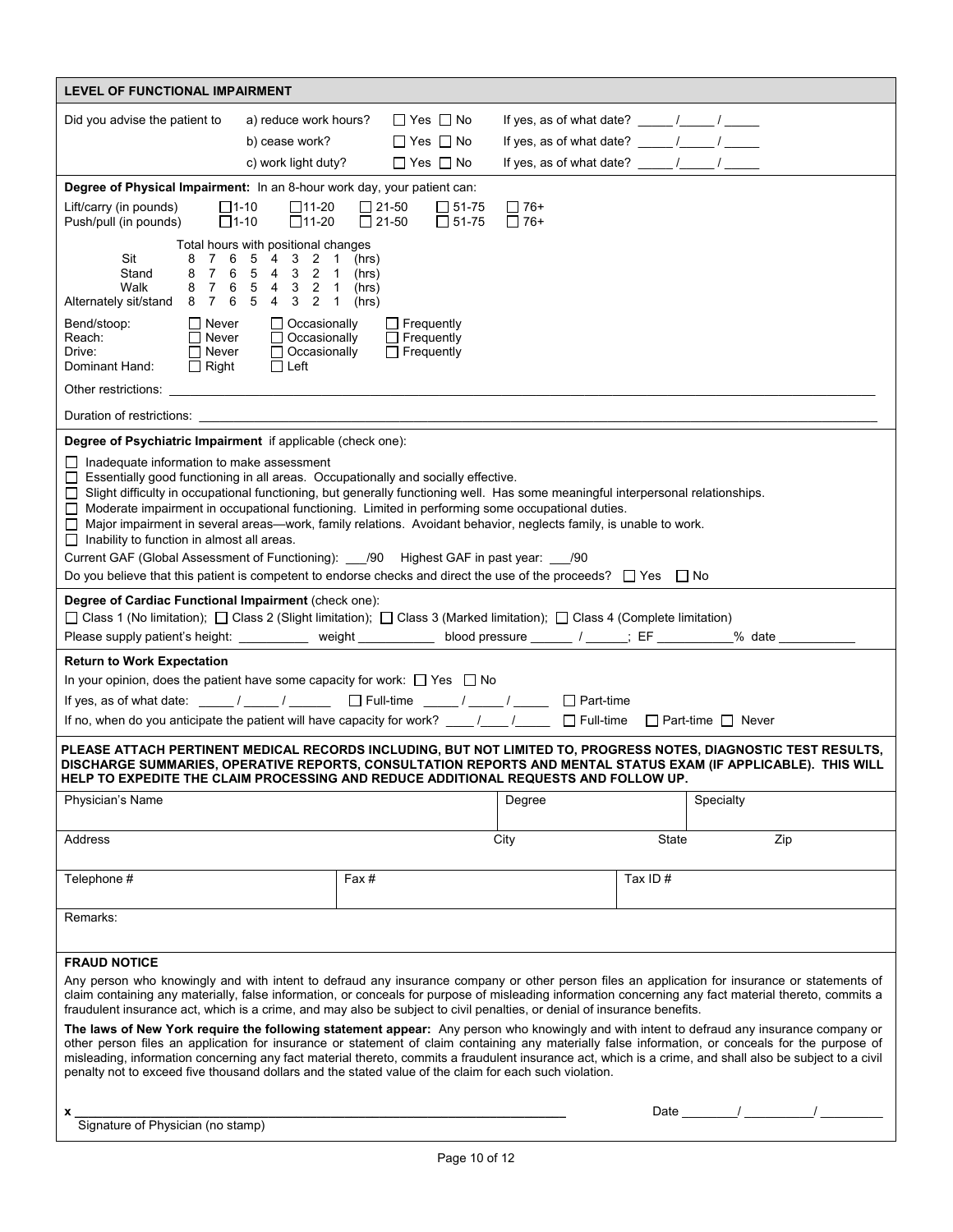## **Fraud Warning Statements**

#### **The laws of several states require the following statements to appear on the enrollment form.**

**Alabama:** Any person who knowingly presents a false or fraudulent claim for payment of a loss or benefit or who knowingly presents false information in an application for insurance is guilty of a crime and may be subject to restitution fines or confinement in prison, or any combination thereof.

**Arizona:** For your protection Arizona law requires the following statement to appear on this form. Any person who knowingly presents a false or fraudulent claim for payment of a loss is subject to criminal and civil penalties.

**California:** For your protection California law requires the following to appear on this form: Any person who knowingly presents false or fraudulent claim for the payment of a loss is guilty of a crime and may be subject to fines and confinement in state prison.

**Colorado:** It is unlawful to knowingly provide false, incomplete, or misleading facts or information to an insurance company for the purpose of defrauding or attempting to defraud the company. Penalties may include imprisonment, fines, denial of insurance and civil damages. Any insurance company or agent of an insurance company who knowingly provides false, incomplete, or misleading facts or information to a policyholder or claimant for the purpose of defrauding or attempting to defraud the policyholder or claimant with regard to a settlement or award payable from insurance proceeds shall be reported to the Colorado Division of Insurance within the Department of Regulatory Agencies.

**Connecticut, Iowa, Kansas, Nebraska, Oregon, and Vermont:** Any person who knowingly, and with intent to defraud any insurance company or other person, files an application of insurance or statement of claim containing any materially false information or conceals, for the purpose of misleading, information concerning any fact material thereto, may be guilty of a fraudulent insurance act, which may be a crime, and may also be subject to civil penalties.

**Delaware, Indiana and Oklahoma:** WARNING: Any person who knowingly, and with the intent to injure, defraud or deceive any insurer, makes any claim for the proceeds of an insurance policy containing any false, incomplete or misleading information is guilty of a felony.

**District of Columbia:** WARNING: It is a crime to provide false or misleading information to an insurer for the purpose of defrauding the insurer or any other person. Penalties include imprisonment and/or fines. In addition, an insurer may deny insurance benefits, if false information materially related to a claim was provided by the applicant.

**Florida:** Any person who knowingly and with intent to injure, defraud, or deceive any insurer files a statement of claim or an application containing any false, incomplete, or misleading information is guilty of a felony of the third degree.

**Kentucky:** Any person who knowingly and with intent to defraud any insurance company or other person files a statement of claim containing any materially false information or conceals, for the purpose of misleading, information concerning any fact material thereto commits a fraudulent insurance act, which is a crime.

**Louisiana and Texas:** Any person who knowingly presents a false or fraudulent claim for payment of a loss or benefit is guilty of a crime and may be subject to fines and confinements in state prison.

**New Mexico**: Any person who knowingly presents a false or fraudulent claim for payment or a loss or benefit or knowingly presents false information in an application for insurance is guilty of a crime and may be subject to civil fines and criminal penalties or denial of insurance benefits.

**Maine, Tennessee, Virginia and Washington:** It is a crime to knowingly provide false, incomplete or misleading information to an insurance company for the purpose of defrauding the company. Penalties may include imprisonment, fines or a denial of insurance benefit.

**Maryland:** Any person who knowingly or willfully presents a false or fraudulent claim for payment of a loss or benefit or knowingly or willfully presents false information in an application for insurance is guilty of a crime and may be subject to fines and confinement in prison.

**Minnesota:** A person who files a claim with intent to defraud or helps commit a fraud against an insurer is guilty of a crime.

**New Hampshire:** Any person who, with a purpose to injure, defraud or deceive any insurance company, files a statement of claim containing any false, incomplete or misleading information is subject to prosecution and punishment for insurance fraud, as provided in N.H. Rev. Stat. Ann. § 638:20.

**New Jersey:** Any person who knowingly files a statement of claim containing any false or misleading information is subject to criminal and civil penalties.

**Ohio:** Any person who with intent to defraud or knowing that he/she is facilitating a fraud against an insurer, submits an application or files a claim containing a false or deceptive statement is guilty of insurance fraud.

**Pennsylvania:** Any person who knowingly and with intent to defraud any insurance company or other person files an application for insurance or statement of claim containing any materially false information or conceals for the purpose of misleading, information concerning any fact material thereto commits a fraudulent insurance act, which is a crime and subjects such person to criminal and civil penalties.

**Rhode Island:** Any person who knowingly and willfully presents a false or fraudulent claim for payment of a loss or benefit or knowingly and willfully presents false information in an application for insurance is guilty of a crime and may be subject to fines and confinement in prison.